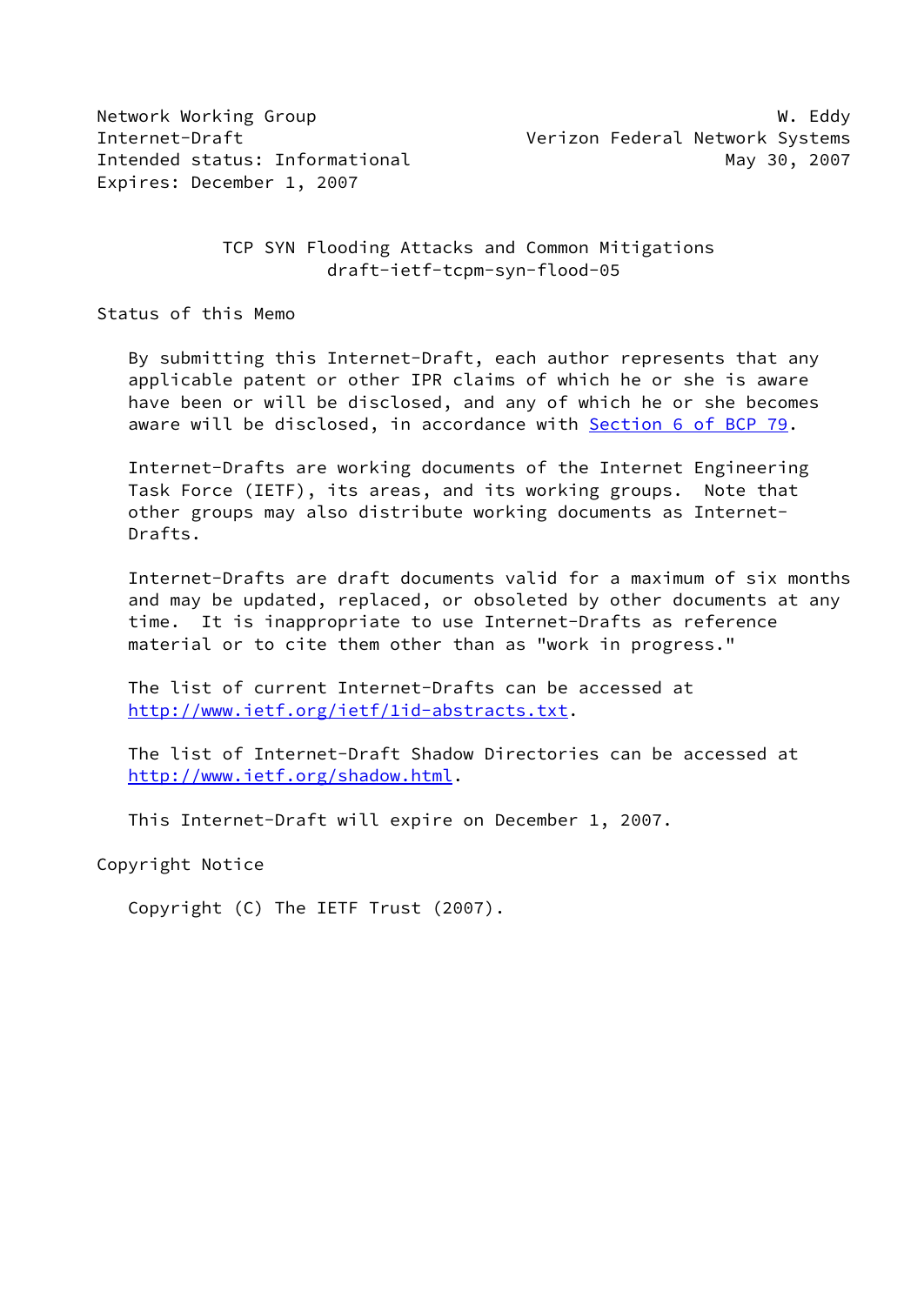Internet-Draft TCP SYN Flooding May 2007

## Abstract

 This document describes TCP SYN flooding attacks, which have been well-known to the community for several years. Various countermeasures against these attacks, and the trade-offs of each, are described. This document archives explanations of the attack and common defense techniques for the benefit of TCP implementers and administrators of TCP servers or networks, but does not make any standards-level recommendations.

## Table of Contents

| 2.                                                                                             |  |  |  |  |  |                |
|------------------------------------------------------------------------------------------------|--|--|--|--|--|----------------|
| 2.1.                                                                                           |  |  |  |  |  |                |
| 2.2.                                                                                           |  |  |  |  |  | $\overline{4}$ |
|                                                                                                |  |  |  |  |  |                |
| 3.1.                                                                                           |  |  |  |  |  |                |
| Increasing Backlog $\ldots$ 8<br>3.2.                                                          |  |  |  |  |  |                |
| Reducing SYN-RECEIVED Timer 8<br>3.3.                                                          |  |  |  |  |  |                |
| Recycling the Oldest Half-Open TCB 9<br>3.4.                                                   |  |  |  |  |  |                |
| 3.5.                                                                                           |  |  |  |  |  |                |
| 3.6.                                                                                           |  |  |  |  |  |                |
| Hybrid Approaches $\ldots \ldots \ldots \ldots \ldots \ldots \ldots \underline{11}$<br>3.7.    |  |  |  |  |  |                |
| Firewalls and Proxies $\ldots \ldots \ldots \ldots \ldots \ldots \frac{12}{2}$<br>3.8.         |  |  |  |  |  |                |
| $\overline{4}$ .                                                                               |  |  |  |  |  |                |
| 5.<br>Security Considerations $\ldots \ldots \ldots \ldots \ldots \ldots \ldots \frac{15}{15}$ |  |  |  |  |  |                |
| 6.                                                                                             |  |  |  |  |  |                |
| 7.                                                                                             |  |  |  |  |  |                |
| 8.                                                                                             |  |  |  |  |  |                |
| Appendix A. SYN Cookies Description 20                                                         |  |  |  |  |  |                |
|                                                                                                |  |  |  |  |  |                |
| Intellectual Property and Copyright Statements 24                                              |  |  |  |  |  |                |
|                                                                                                |  |  |  |  |  |                |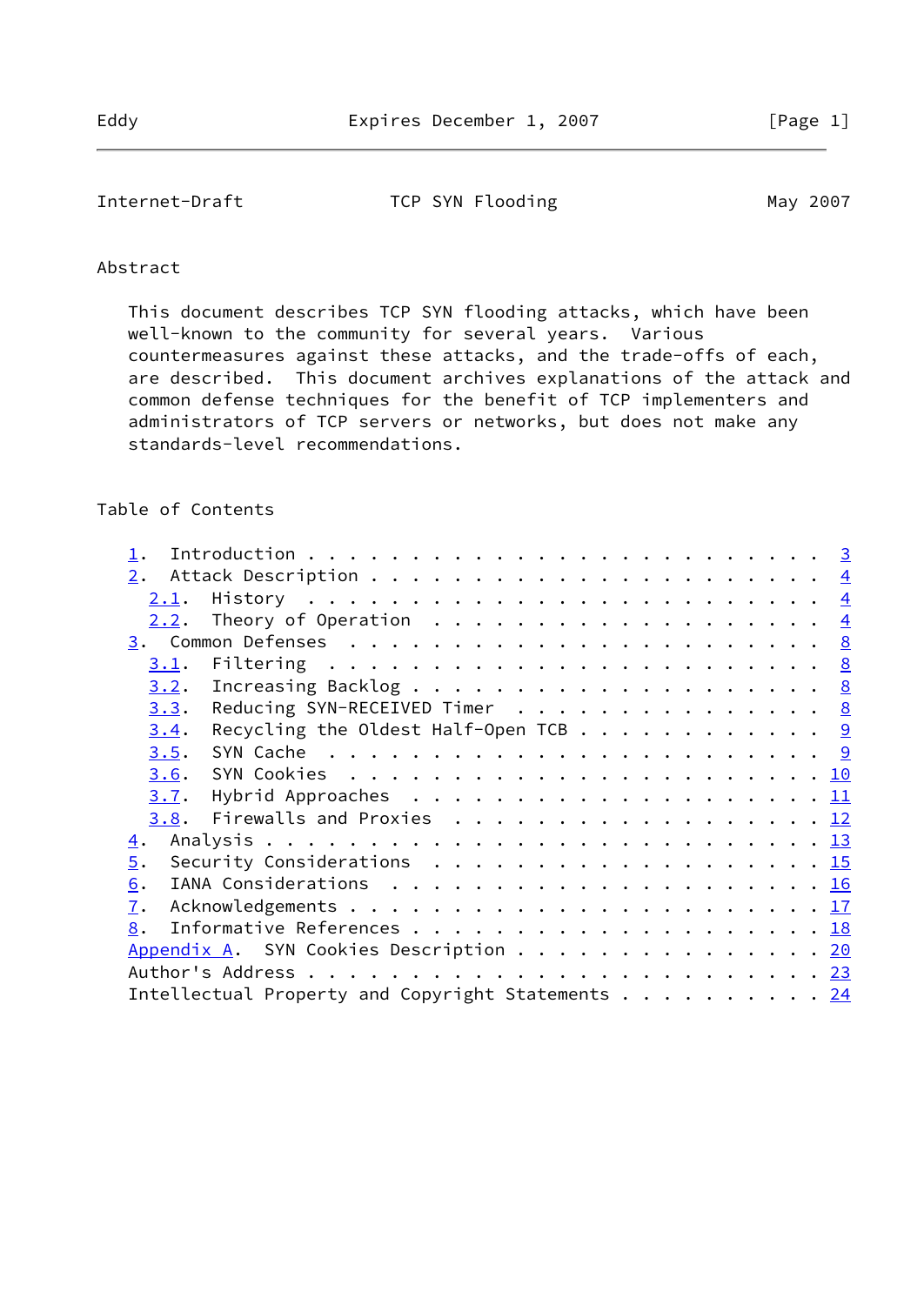Eddy Expires December 1, 2007 [Page 2]

<span id="page-2-1"></span>

Internet-Draft TCP SYN Flooding The May 2007

#### <span id="page-2-0"></span>[1](#page-2-0). Introduction

 The SYN flooding attack is a denial of service method affecting hosts that run TCP server processes. The attack takes advantage of the state retention TCP performs for some time after receiving a SYN segment to a port that has been put into the LISTEN state. The basic idea is to exploit this behavior by causing a host to retain enough state for bogus half-connections that there are no resources left to establish new legitimate connections.

 This SYN flooding attack has been well-known to the community for many years, and has been observed in the wild by network operators and end-hosts. A number of methods have been developed and deployed to make SYN flooding less effective. Despite the notoriety of the attack, and the widely available countermeasures, the RFC series only documented the vulnerability as an example motivation for ingress filtering [[RFC2827](https://datatracker.ietf.org/doc/pdf/rfc2827)], and has not suggested any mitigation techniques for TCP implementations. This document addresses both points, but does not define any standards. Formal specifications and requirements of defense mechanisms are outside the scope of this document. Many defenses only impact an end-host's implementation without changing interoperability. These may not require standardization, but their side-effects should at least be well understood.

 This document intentionally focuses on SYN flooding attacks from an individual end-host or application's perspective, as a means to deny service to that specific entity. High packet-rate attacks that target the network's packet processing capability and capacity have been observed operationally. Since such attacks target the network, and not a TCP implementation, they are out of scope for this document, whether or not they happen to use TCP SYN segments as part of the attack, as the nature of the packets used is irrelevant in comparison to the packet-rate in such attacks.

The majority of this document consists of three sections. [Section 2](#page-3-0)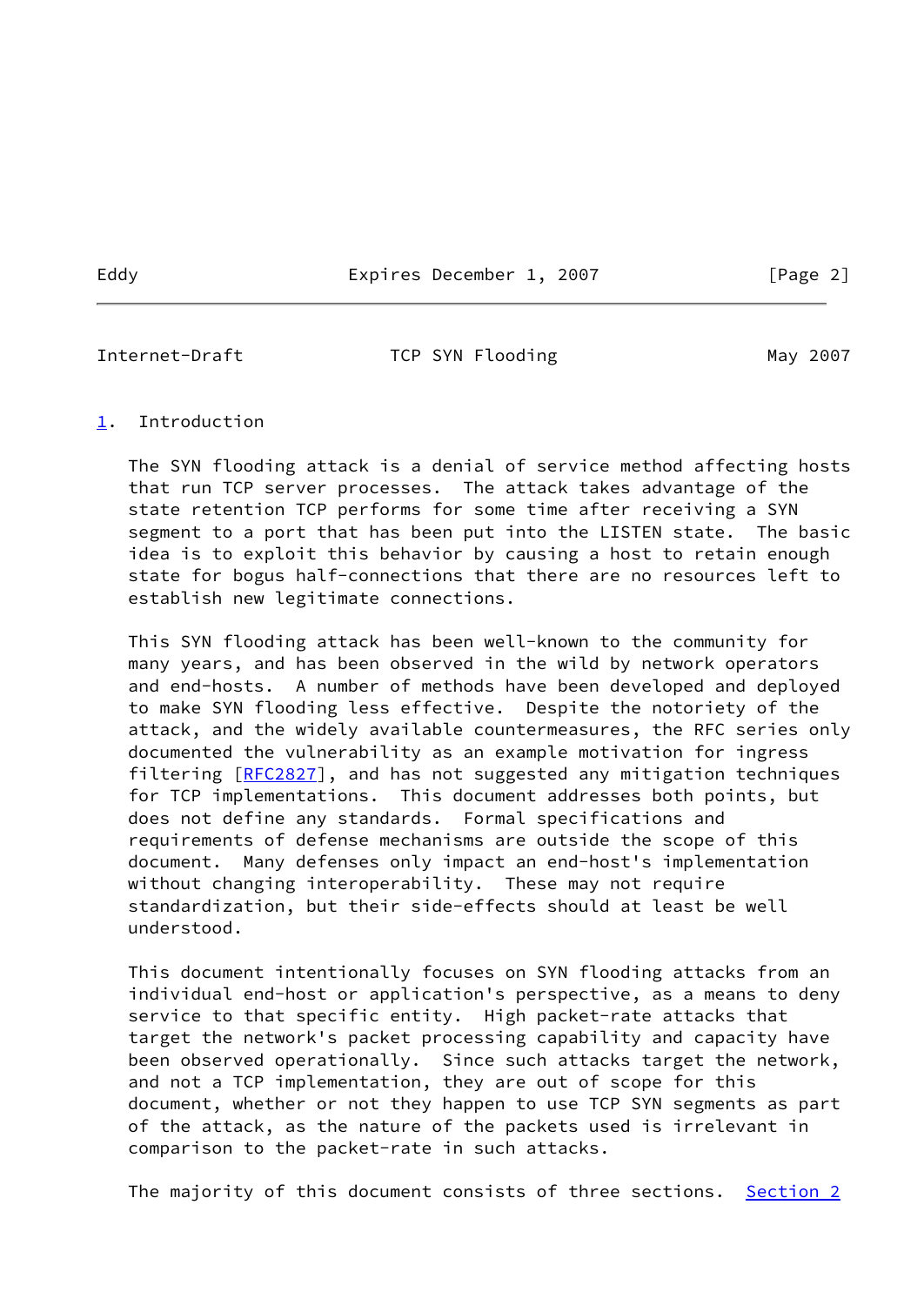explains the SYN flooding attack in greater detail. Several common mitigation techniques are described in **[Section 3.](#page-7-0)** An analysis and discussion of these techniques and their use is presented in [Section 4](#page-13-0). Further information on SYN cookies is contained in [Appendix A](#page-21-0).

Eddy **Expires December 1, 2007** [Page 3]

<span id="page-3-1"></span>Internet-Draft TCP SYN Flooding May 2007

<span id="page-3-0"></span>[2](#page-3-0). Attack Description

 This section describes both the history and the technical basis of the SYN flooding attack.

<span id="page-3-2"></span>[2.1](#page-3-2). History

 The TCP SYN flooding weakness was discovered as early as 1994 by Bill Cheswick and Steve Bellovin  $[B96]$ . They included, and then removed, a paragraph on the attack in their book "Firewalls and Internet Security: Repelling the Wily Hacker" [\[CB94](#page-19-3)]. Unfortunately, no countermeasures were developed within the next two years.

 The SYN flooding attack was first publicized in 1996, with the release of a description and exploit tool in Phrack Magazine [\[P48-13](#page-20-0)]. Aside from some minor inaccuracies, this article is of high enough quality to be useful, and code from the article was widely distributed and used.

 By September of 1996, SYN flooding attacks had been observed in the wild. Particularly, an attack against one ISP's mail servers caused well-publicized outages. CERT quickly released an advisory on the attack [\[CA-96.21](#page-19-4)]. SYN flooding was particularly serious in comparison to other known denial of service attacks at the time. Rather than relying on the common brute-force tactic of simply exhausting the network's resources, SYN flooding targets end-host resources, which it requires fewer packets to deplete.

The community quickly developed many widely-differing techniques for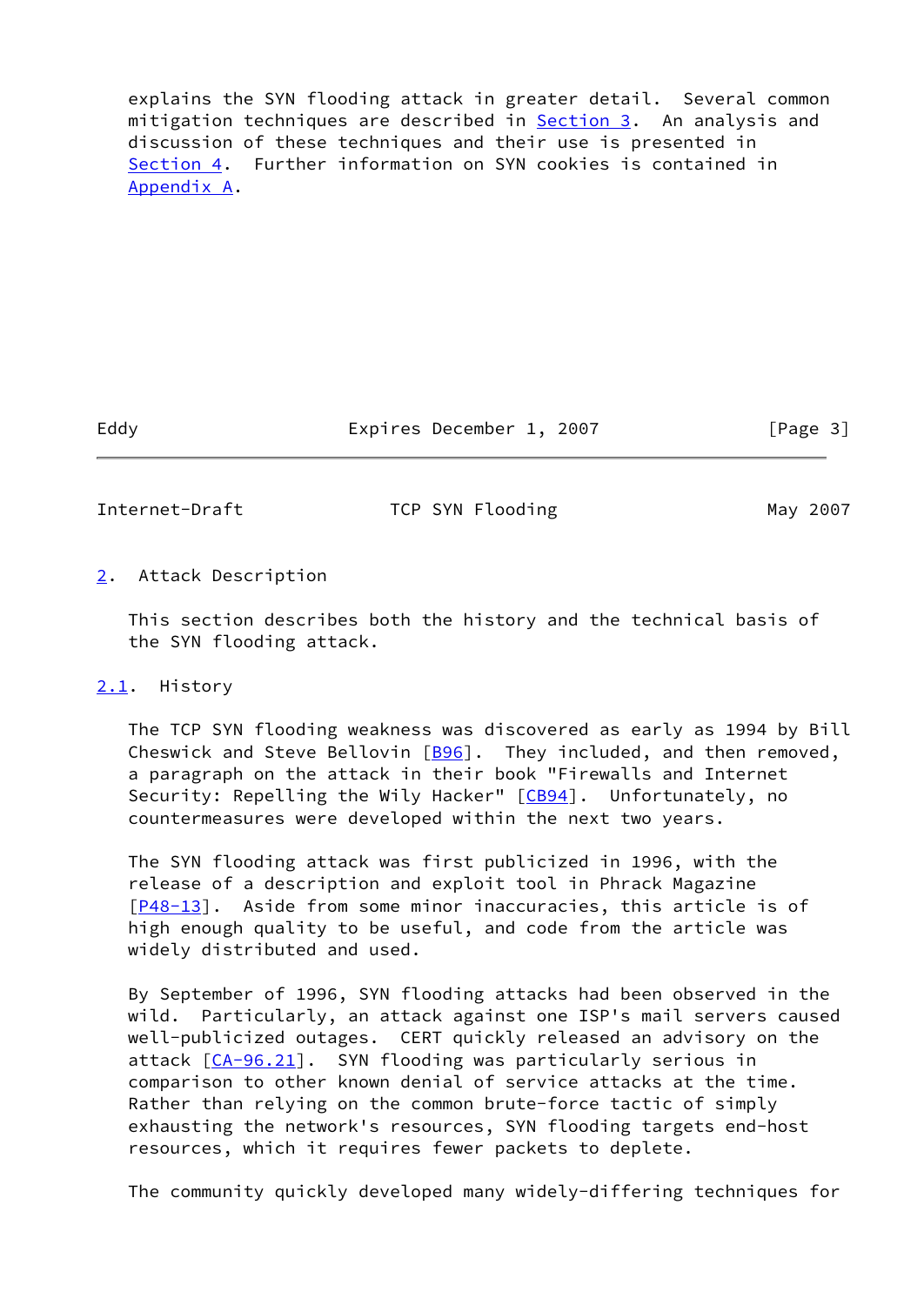preventing or limiting the impact of SYN flooding attacks. Many of these have been deployed to varying degrees on the Internet, in both end hosts and intervening routers. Some of these techniques have become important pieces of the TCP implementations in certain operating systems, although some significantly diverge from the TCP specification and none of these techniques have yet been standardized or sanctioned by the IETF process.

### <span id="page-4-0"></span>[2.2](#page-4-0). Theory of Operation

As described in [RFC 793](https://datatracker.ietf.org/doc/pdf/rfc793), a TCP implementation may allow the LISTEN state to be entered with either all, some, or none of the pair of IP addresses and port numbers specified by the application. In many common applications like web servers, none of the remote host's information is pre-known or preconfigured, so that a connection can be established with any client whose details are unknown to the server ahead of time. This type of "unbound" LISTEN is the target of SYN flooding attacks due to the way it is typically implemented by operating systems.

Eddy **Expires December 1, 2007** [Page 4]

Internet-Draft TCP SYN Flooding TCP And May 2007

 For success, the SYN flooding attack relies on the victim host TCP implementation's behavior. In particular, it assumes that the victim allocates state for every TCP SYN segment when it is received, and that there is a limit on the amount of such state than can be kept at any time. The current base TCP specification, [RFC 793](https://datatracker.ietf.org/doc/pdf/rfc793) [\[RFC0793](https://datatracker.ietf.org/doc/pdf/rfc0793)], describes the standard processing of incoming SYN segments. [RFC 793](https://datatracker.ietf.org/doc/pdf/rfc793) describes the concept of a Transmission Control Block (TCB) data structure to store all the state information for an individual connection. In practice, operating systems may implement this concept rather differently, but the key is that each TCP connection requires some memory space.

Per [RFC 793,](https://datatracker.ietf.org/doc/pdf/rfc793) when a SYN is received for a local TCP port where a connection is in the LISTEN state, then the state transitions to SYN- RECEIVED and some of the TCB is initialized with information from the header fields of the received SYN segment. In practice, many operating systems do not alter the TCB in LISTEN, but instead make a copy of the TCB and perform the state transition and update on the copy. This is done so that the local TCP port may be shared amongst several distinct connections. This TCB-copying behavior is not actually essential for this purpose, but influences the way in which applications that wish to handle multiple simultaneous connections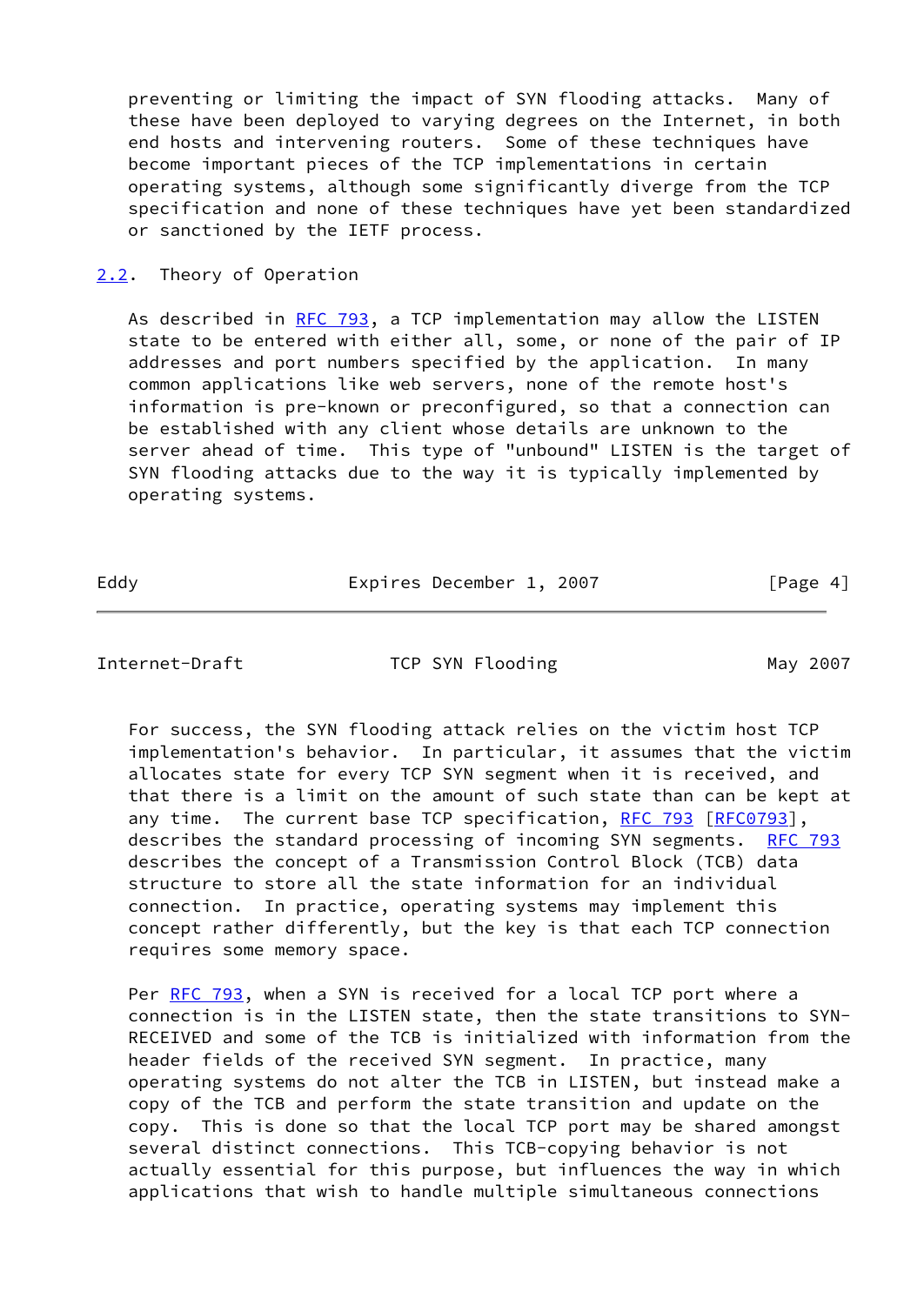through a single TCP port are written. The crucial result of this behavior is that instead of updating already-allocated memory, new (or unused) memory must be devoted to the copied TCB.

 As an example, in the Linux 2.6.10 networking code, a "sock" structure is used to implement the TCB concept. By examination, this structure takes over 1300 bytes to store in memory. In other systems that implement less complex TCP algorithms and options, the overhead may be less, although it typically exceeds 280 bytes [SKK+97].

 To protect host memory from being exhausted by connection requests, the number of TCB structures that can be resident at any time is usually limited by operating system kernels. Systems vary on whether limits are globally applied or local to a particular port number. There is also variation on whether the limits apply to fully established connections as well as those in SYN-RECEIVED. Commonly, systems implement a parameter to the typical listen() system call that allows the application to suggest a value for this limit, called the backlog. When the backlog limit is reached, then either incoming SYN segments are ignored, or uncompleted connections in the backlog are replaced. The concept of using a backlog is not described in the standards documents, so the failure behavior when the backlog is reached might differ between stacks (for instance, TCP RSTs might be generated). The exact failure behavior will determine whether initiating hosts continue to retransmit SYN segments over time, or quickly cease. These differences in implementation are acceptable

Eddy **Expires December 1, 2007** [Page 5]

Internet-Draft TCP SYN Flooding May 2007

 since they only affect the behavior of the local stack when its resources are constrained, and do not cause interoperability problems.

 The SYN flooding attack neither attempts to overload the network's resources, nor the end host's memory, but merely to exhaust the backlog of half-open connections associated with a port number. The goal is to send a quick barrage of SYN segments from IP addresses (often spoofed) that will not generate replies to the SYN-ACKs that are produced. By keeping the backlog full of bogus half-opened connections, legitimate requests will be rejected. Three important attack parameters for success are the size of the barrage, the frequency with which barrages are generated, and the means of selecting IP addresses to spoof.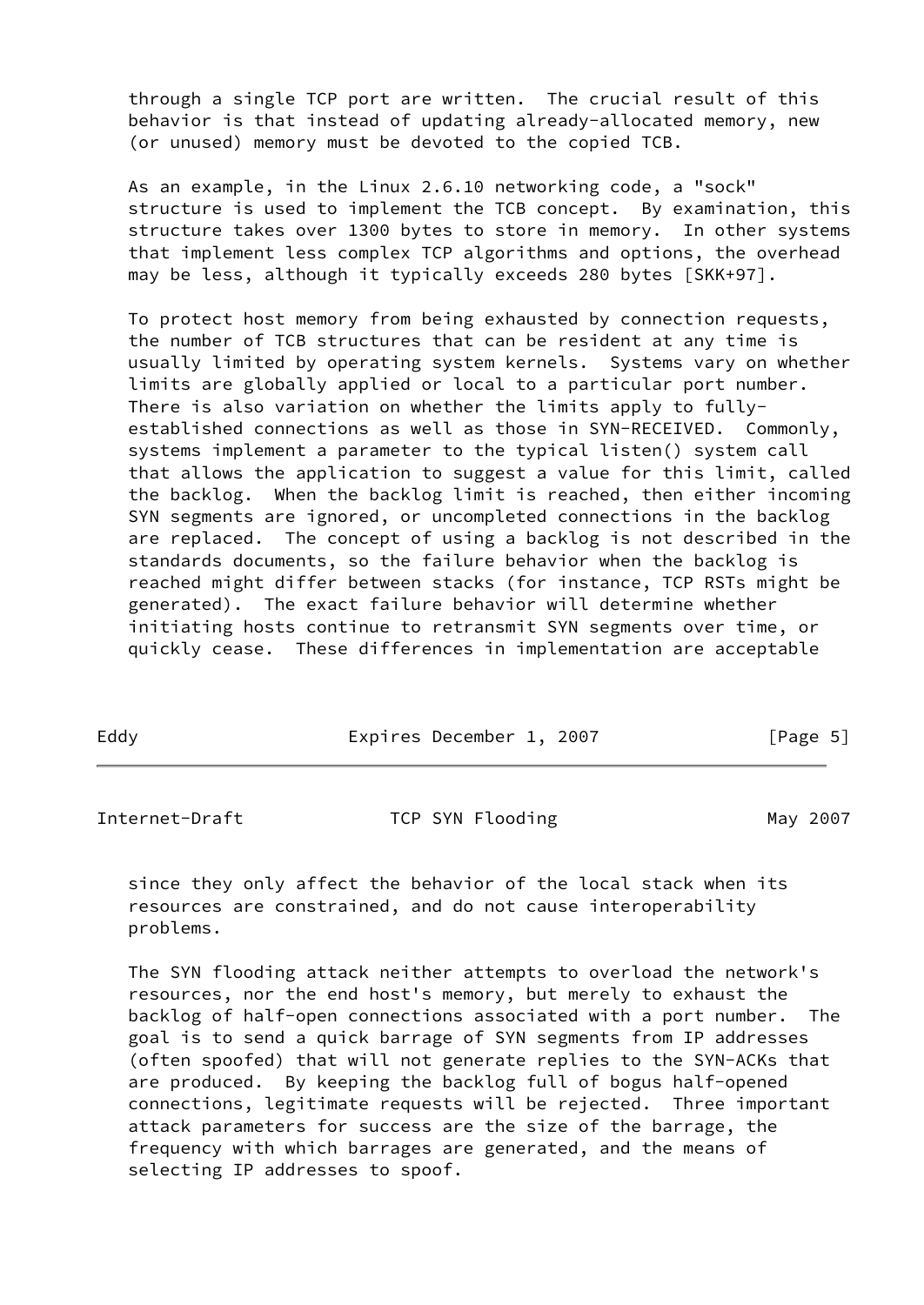### Barrage Size

 To be effective, the size of the barrage must be made large enough to reach the backlog. Ideally, the barrage size is no larger than the backlog, minimizing the volume of traffic the attacker must source. Typical default backlog values vary from a half-dozen to several dozen, so the attack might be tailored to the particular value determined by the victim host and application. On machines intended to be servers, especially for a high volume of traffic, the backlogs are often administratively configured to higher values.

Barrage Frequency

 To limit the lifetime of half-opened connection state, TCP implementations commonly reclaim memory from half-opened connections if they do not become fully-opened after some time period. For instance, a timer of 75 seconds [SKK+97] might be set when the first SYN-ACK is sent, and on expiration cause SYN-ACK retransmissions to cease and the TCB to be released. The TCP specifications do not include this behavior of giving up on connection establishment after an arbitrary time. Some purists have expressed that the TCP implementation should continue retransmitting SYN and SYN-ACK segments without artificial bounds (but with exponential backoff to some conservative rate) until the application gives up. Despite this, common operating systems today do implement some artificial limit on half-open TCB lifetime. For instance, backing off and stopping after a total of 511 seconds can be observed in 4.4 BSD-Lite [\[Ste95](#page-21-2)], and is still practiced in some operating systems derived from this code.

Eddy Expires December 1, 2007 [Page 6]

Internet-Draft TCP SYN Flooding The May 2007

 To remain effective, a SYN flooding attack needs to send new barrages of bogus connection requests as soon as the TCBs from the previous barrage begin to be reclaimed. The frequency of barrages are tailored to the victim TCP implementation's TCB reclamation timer. Frequencies higher than needed source more packets, potentially drawing more attention, and frequencies that are too low will allow windows of time where legitimate connections can be established.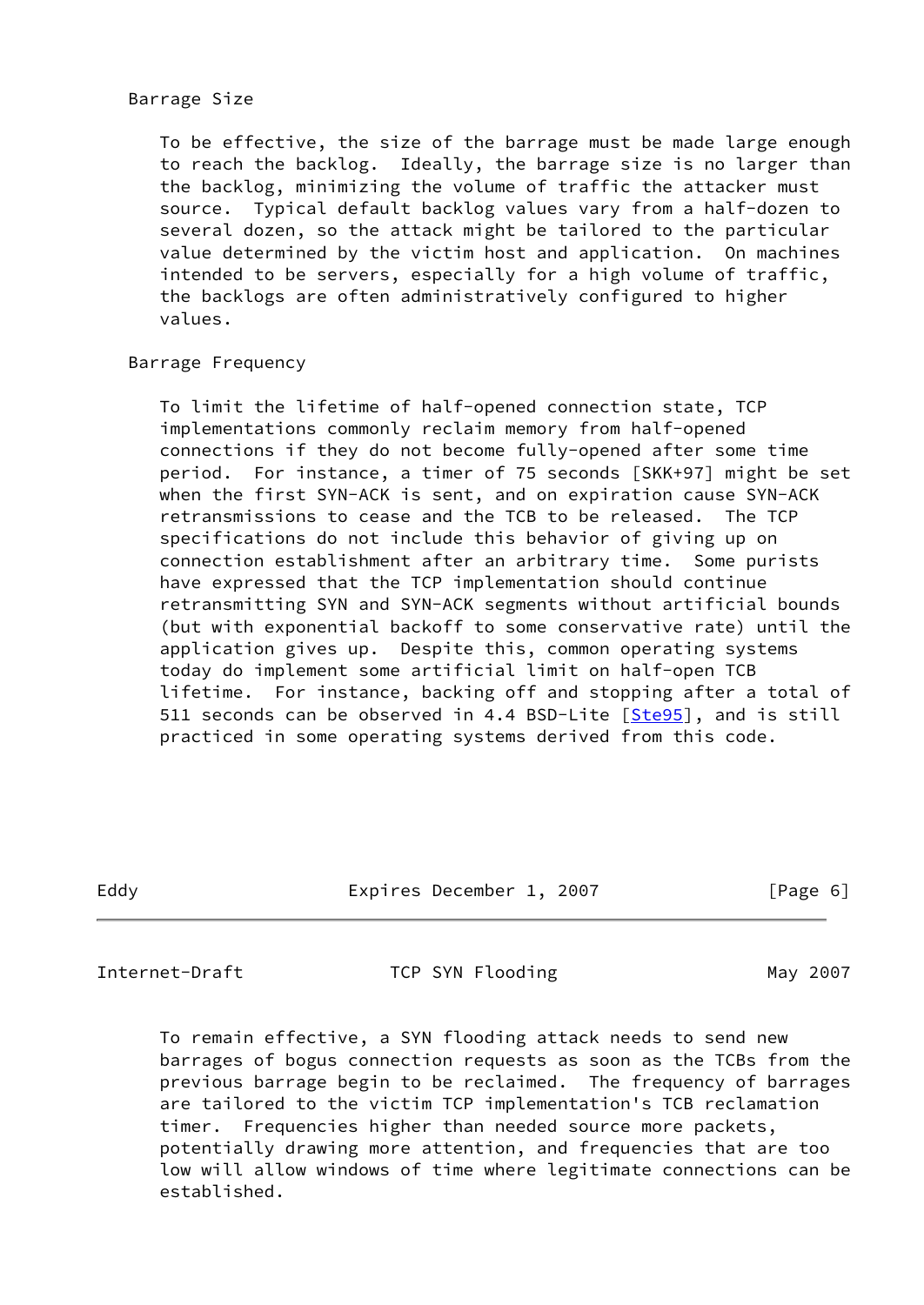## IP Address Selection

 For an effective attack, it is important that the spoofed IP addresses be unresponsive to the SYN-ACK segments that the victim will generate. If addresses of normal connected hosts are used, then those hosts will send the victim a TCP reset segment that will immediately free the corresponding TCB and allow room in the backlog for legitimate connections to be made. The code distributed in the original Phrack article used a single source address for all spoofed SYN segments. This makes the attack segments somewhat easier to identify and filter. A strong attacker will have a list of unresponsive and unrelated addresses that it chooses spoofed source addresses from.

 It is important to note that this attack is directed at particular listening applications on a host, and not the host itself or the network. The attack also attempts to prevent only the establishment of new incoming connections to the victim port, and does not impact outgoing connection requests, nor previously established connections to the victim port.

 In practice, an attacker might choose not to use spoofed IP addresses, but instead to use a multitude of hosts to initiate a SYN flooding attack. For instance, a collection of compromised hosts under the attacker's control (i.e. a "botnet") could be used. In this case, each host utilized in the attack would have to suppress its operating system's native response to the SYN-ACKs coming from the target. It is also possible for the attack TCP segments to arrive in a more continuous fashion than the "barrage" terminology used here suggests; as long as the rate of new SYNs exceeds the rate at which TCBs are reaped, the attack will be successful.

Eddy Expires December 1, 2007 [Page 7]

<span id="page-7-1"></span>

Internet-Draft TCP SYN Flooding The May 2007

<span id="page-7-0"></span>[3](#page-7-0). Common Defenses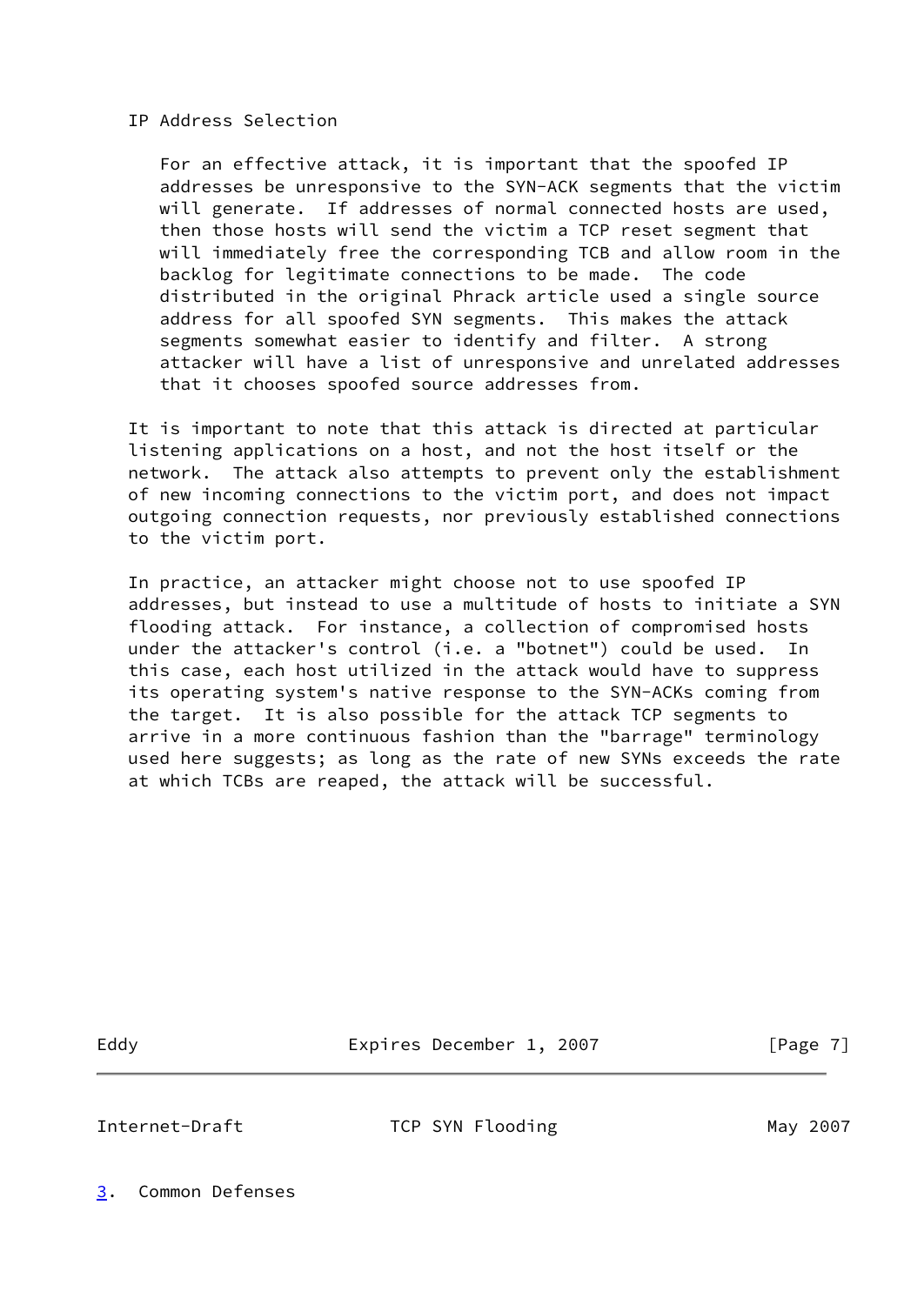This section discusses a number of defense techniques which are known to the community, many of which are available in off-the-shelf products.

# <span id="page-8-0"></span>[3.1](#page-8-0). Filtering

 Since in the absence of an army of controlled hosts, the ability to send packets with spoofed source IP addresses is required for this attack to work, removing an attacker's ability to send spoofed IP packets is an effective solution that requires no modifications to TCP. The filtering techniques described in RFCs 2827, 3013, and 3704 represent the best current practices for packet filtering based on IP addresses  $[REC2827] [RFC3013] [REC3704]$ . While perfectly effective, end hosts should not rely on filtering policies to prevent attacks from spoofed segments, as global deployment of filters is neither guaranteed nor likely. An attacker with the ability to use a group of compromised hosts or to rapidly change between different access providers will also make filtering an impotent solution.

# <span id="page-8-1"></span>[3.2](#page-8-1). Increasing Backlog

 An obvious attempt at a defense is for end hosts to use a larger backlog. Lemon has shown that in FreeBSD 4.4, this tactic has some serious negative aspects as the size of the backlog grows [[Lem02\]](#page-19-5). The implementation has not been designed to scale past backlogs of a few hundred, and the data structures and search algorithms that it uses are inefficient with larger backlogs. It is reasonable to assume that other TCP implementations have similar design factors that limit their performance with large backlogs, and there seems to be no compelling reason why stacks should be re-engineered to support extremely large backlogs, since other solutions are available. However, experiments with large backlogs using efficient data structures and search algorithms have not been conducted, to our knowledge.

# <span id="page-8-2"></span>[3.3](#page-8-2). Reducing SYN-RECEIVED Timer

 Another quickly implementable defense is shortening the timeout period between receiving a SYN and reaping the created TCB for lack of progress. Decreasing the timer that limits the lifetime of TCBs in SYN-RECEIVED is also flawed. While a shorter timer will keep bogus connection attempts from persisting for as long in the backlog, and thus free up space for legitimate connections sooner, it can prevent some fraction of legitimate connections from becoming fully established. This tactic is also ineffective because it only requires the attacker to increase the barrage frequency by a linearly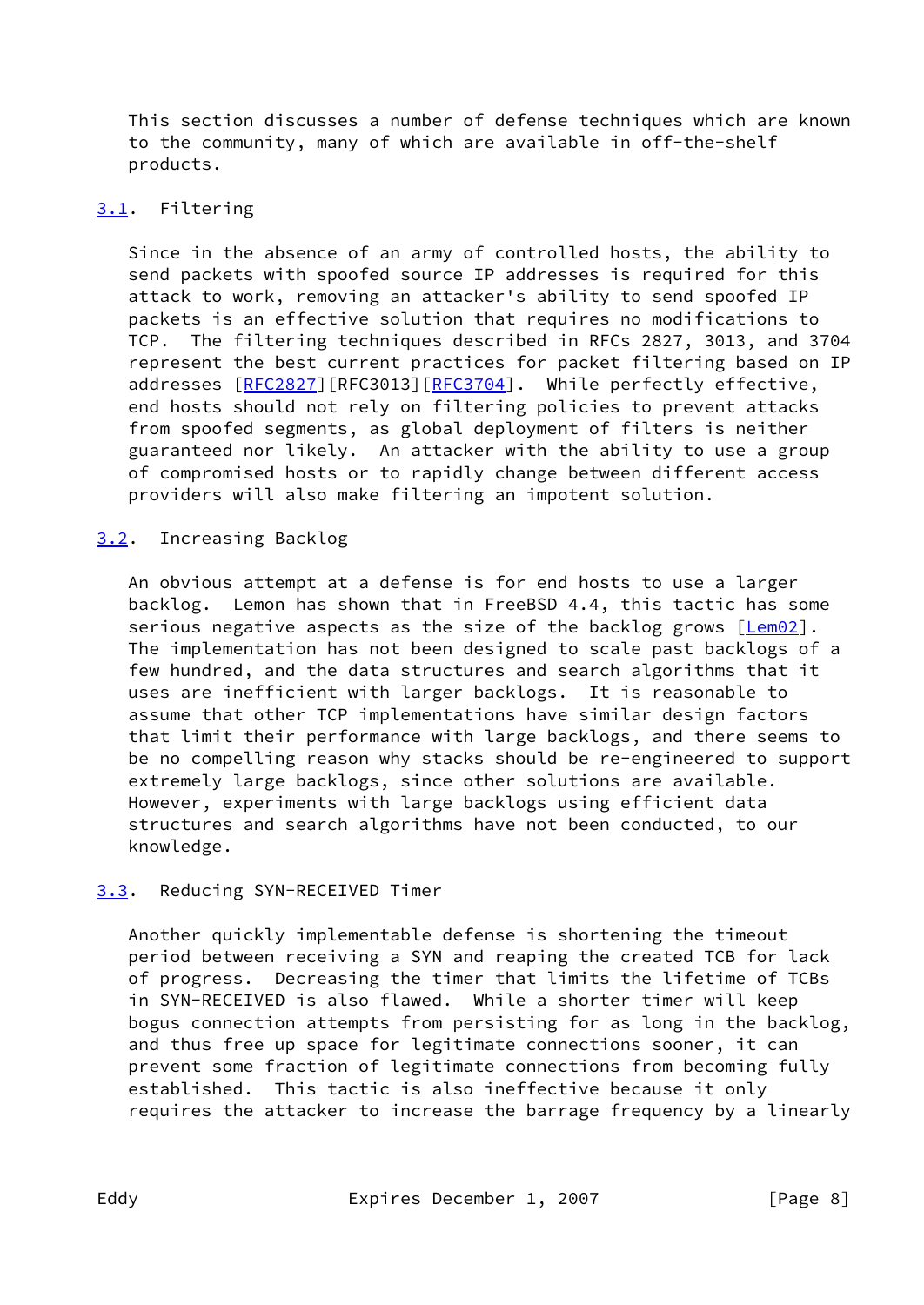<span id="page-9-1"></span> proportional amount. This timer reduction is sometimes implemented as a response to crossing some threshold in the backlog occupancy, or some rate of SYN reception.

## <span id="page-9-0"></span>[3.4](#page-9-0). Recycling the Oldest Half-Open TCB

 Once the entire backlog is exhausted, some implementations allow incoming SYNs to overwrite the oldest half-open TCB entry. This works under the assumption that legitimate connections can be fully established in less time than the backlog can be filled by incoming attack SYNs. This can fail when the attacking packet rate is high and/or the backlog size is small, and is not a robust defense.

### <span id="page-9-2"></span>[3.5](#page-9-2). SYN Cache

The SYN cache, best described by Lemon [\[Lem02](#page-19-5)], is based on minimizing the amount of state that a SYN allocates, i.e. not immediately allocating a full TCB. The full state allocation is delayed until the connection has been fully established. Hosts implementing a SYN cache have some secret bits that they select from the incoming SYN segments. The secret bits are hashed along with the IP addresses and TCP ports of a segment, and the hash value determines the location in a global hash table where the incomplete TCB is stored. There is a bucket limit for each hash value, and when this limit is reached, the oldest entry is dropped.

 The SYN cache technique is effective because the secret bits prevent an attacker from being able to target specific hash values for overflowing the bucket limit, and it bounds both the CPU time and memory requirements. Lemon's evaluation of the SYN cache shows that even under conditions where a SYN flooding attack is not being performed, due to the modified processing path, connection establishment is slightly more expedient. Under active attack, SYN cache performance was observed to approximately linearly shift the distribution of times to establish legitimate connections to about 15% longer than when not under attack [[Lem02\]](#page-19-5).

 If data accompanies the SYN segment, then this data is not acknowledged or stored by the receiver, and will require retransmission. This does not affect the reliability of TCP's data transfer service, but it does affect its performance to some small extent. SYNs carrying data are used by the T/TCP extensions [\[RFC1644](https://datatracker.ietf.org/doc/pdf/rfc1644)]. While T/TCP is implemented in a number of popular operating systems [[GN00\]](#page-19-6), it currently seems to be rarely used. Measurements at one site's border router [\[All07\]](#page-19-7) logged 2,545,785 SYN segments (not SYN-ACKs), of which 36 carried the T/TCP CCNEW option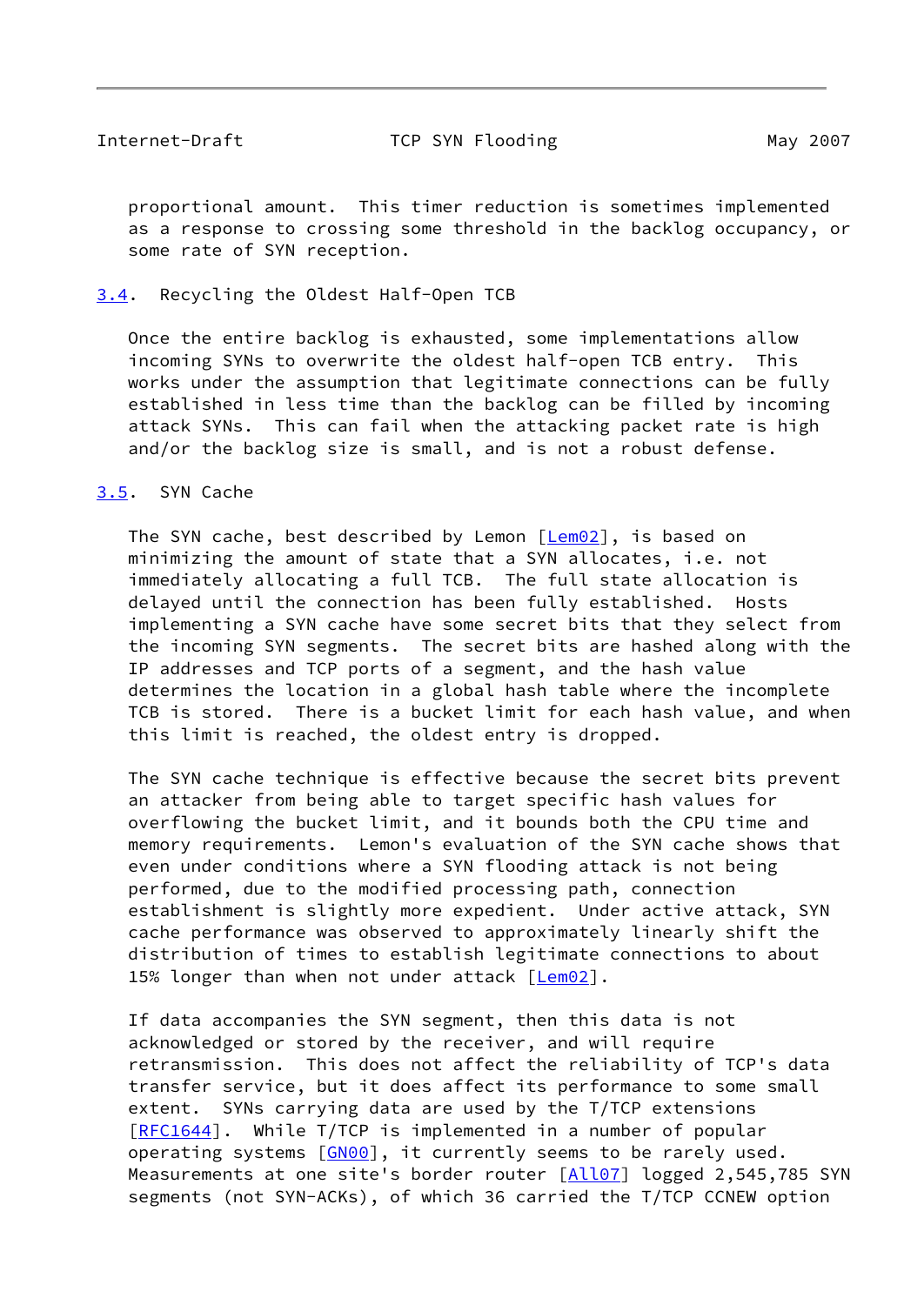(or 0.001%). These came from 26 unique hosts, and no other T/TCP options were seen. 2,287 SYN segments with data were seen (or 0.09%

Eddy Expires December 1, 2007 [Page 9]

<span id="page-10-1"></span>Internet-Draft TCP SYN Flooding May 2007

 of all SYN segments), all of which had exactly 24 bytes of data. These observations indicate that issues with SYN caches and data on SYN segments may not be significant in deployment.

## <span id="page-10-0"></span>[3.6](#page-10-0). SYN Cookies

 SYN cookies go a step further and allocate no state at all for connections in SYN-RECEIVED. Instead, they encode most of the state (and all of the strictly required) state that they would normally keep into the sequence number transmitted on the SYN-ACK. If the SYN was not spoofed, then the acknowledgement number (along with several other fields) in the ACK that completes the handshake can be used to reconstruct the state to be put into the TCB. To date, one of the best references on SYN cookies can be found on Dan Bernstein's web site [\[cr.yp.to](#page-21-3)]. This technique exploits the long-understood low entropy in TCP header fields [\[RFC1144](https://datatracker.ietf.org/doc/pdf/rfc1144)] [RFC4413]. In [Appendix A,](#page-21-0) we describe the SYN cookie technique, to avoid the possibility that the web page will become unavailable.

 The exact mechanism for encoding state into the SYN-ACK sequence number can be implementation dependent. A common consideration is that to prevent replay, some time-dependent random bits must be embedded in the sequence number. One technique used 7 bits for these bits and 25 bits for the other data  $[Lemma 2]$ . One way to encode these bits has been to XOR the initial sequence number received with a truncated cryptographic hash of the IP address and TCP port number pairs, and secret bits. In practice, this hash has been generated using MD5 [[RFC1321](https://datatracker.ietf.org/doc/pdf/rfc1321)]. Any similar one-way hash could be used instead without impacting interoperability since the hash value is checked by the same host who generates it.

 The problem with SYN cookies is that commonly implemented schemes are incompatible with some TCP options, if the cookie generation scheme does not consider them. For example, an encoding of the MSS advertised on the SYN has been accommodated by using 2 sequence number bits to represent 4 predefined common MSS values. Similar techniques would be required for some other TCP options, while negotiated use of other TCP options can be detected implicitly. A timestamp on the ACK, as an example, indicates that Timestamp use was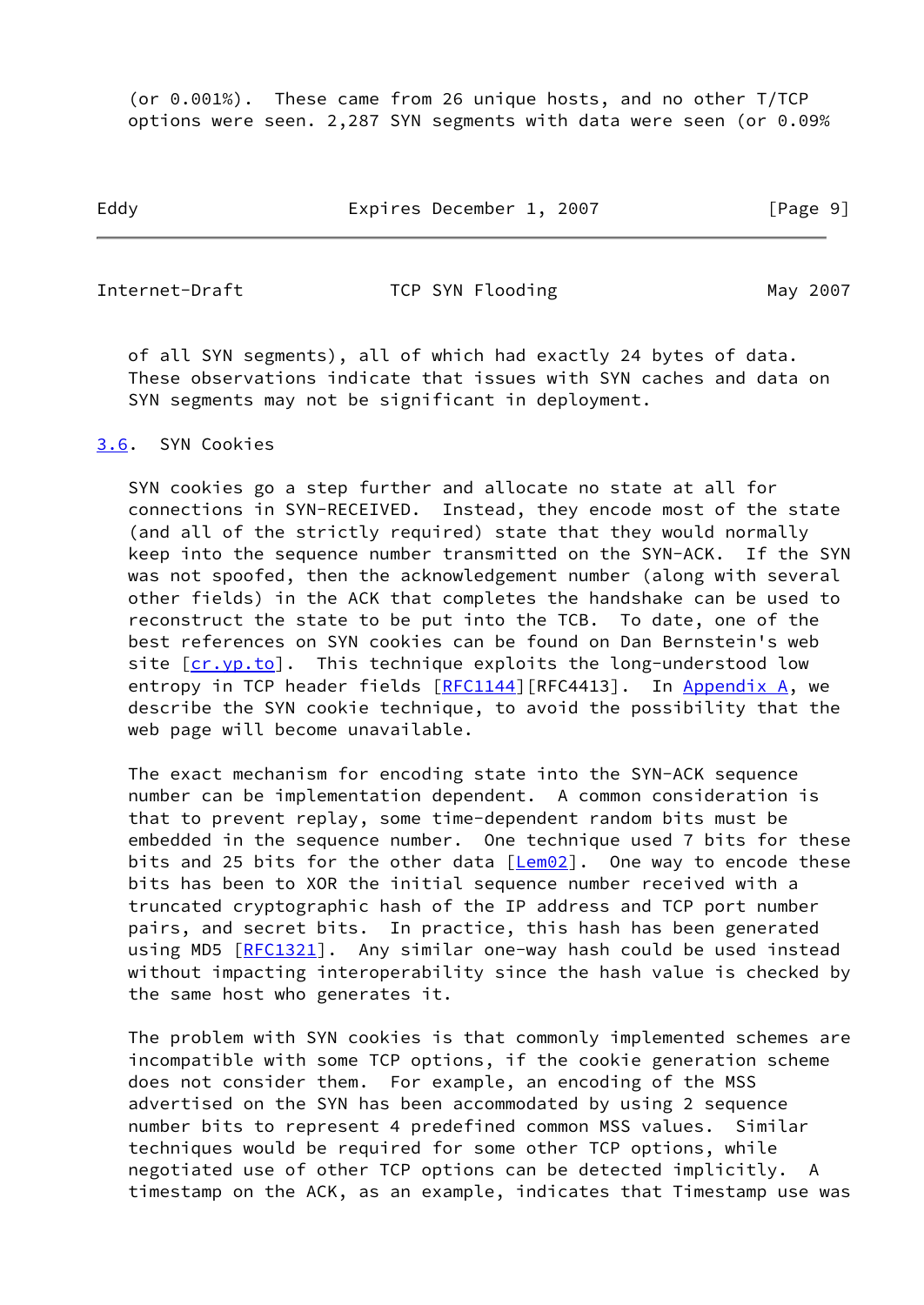successfully negotiated on the SYN and SYN-ACK, while the reception of a SACK option at some point during the connection implies that SACK was negotiated. Note that SACK blocks should normally not be sent by a host using TCP cookies unless they are first received. For the common unidirectional data flow in many TCP connections, this can be a problem, as it limits SACK usage. For this reason, SYN cookies typically are not used by default on systems that implement them, and are only enabled either under high-stress conditions indicative of an attack, or via administrative action.

Eddy Expires December 1, 2007 [Page 10]

<span id="page-11-0"></span>Internet-Draft TCP SYN Flooding TCP 3007

 Recently, a new SYN cookie technique developed for release in FreeBSD 7.0 leverages the bits of the Timestamp option in addition to the sequence number bits for encoding state. Since the Timestamp value is echoed back in the Timestamp Echo field of the ACK packet, any state stored in the Timestamp option can be restored similarly to the way that it is from the sequence number / acknowledgement in a basic SYN cookie. Using the Timestamp bits, it is possible to explicitly store state bits for things like send and receive window scales, SACK-allowed, and TCP-MD5-enabled, that there is no room for in a typical SYN cookie. This use of Timestamps to improve the compromises inherent in SYN cookies is unique to the FreeBSD implementation, to our knowledge. A limitation is that the technique can only be used if the SYN itself contains a Timestamp option, but this option seems to be widely implemented today, and hosts that support window scaling and SACK typically support timestamps as well.

 Similarly to SYN caches, SYN cookies do not handle application data piggybacked on the SYN segment.

 Another problem with SYN cookies is for applications where the first application data is sent by the passive host. If this host is handling a large number of connections, then packet loss may be likely. When a handshake-completing ACK from the initiator is lost, the passive side's application-layer never is notified of the connection's existence and never sends data, even though the initiator thinks that the connection has been successfully established. An example application where the first application layer data is sent by the passive side is SMTP, if implemented according to [RFC 2821](https://datatracker.ietf.org/doc/pdf/rfc2821), where a "service ready" message is sent by the passive side after the TCP handshake is completed.

Although SYN cookie implementations exist and are deployed, the use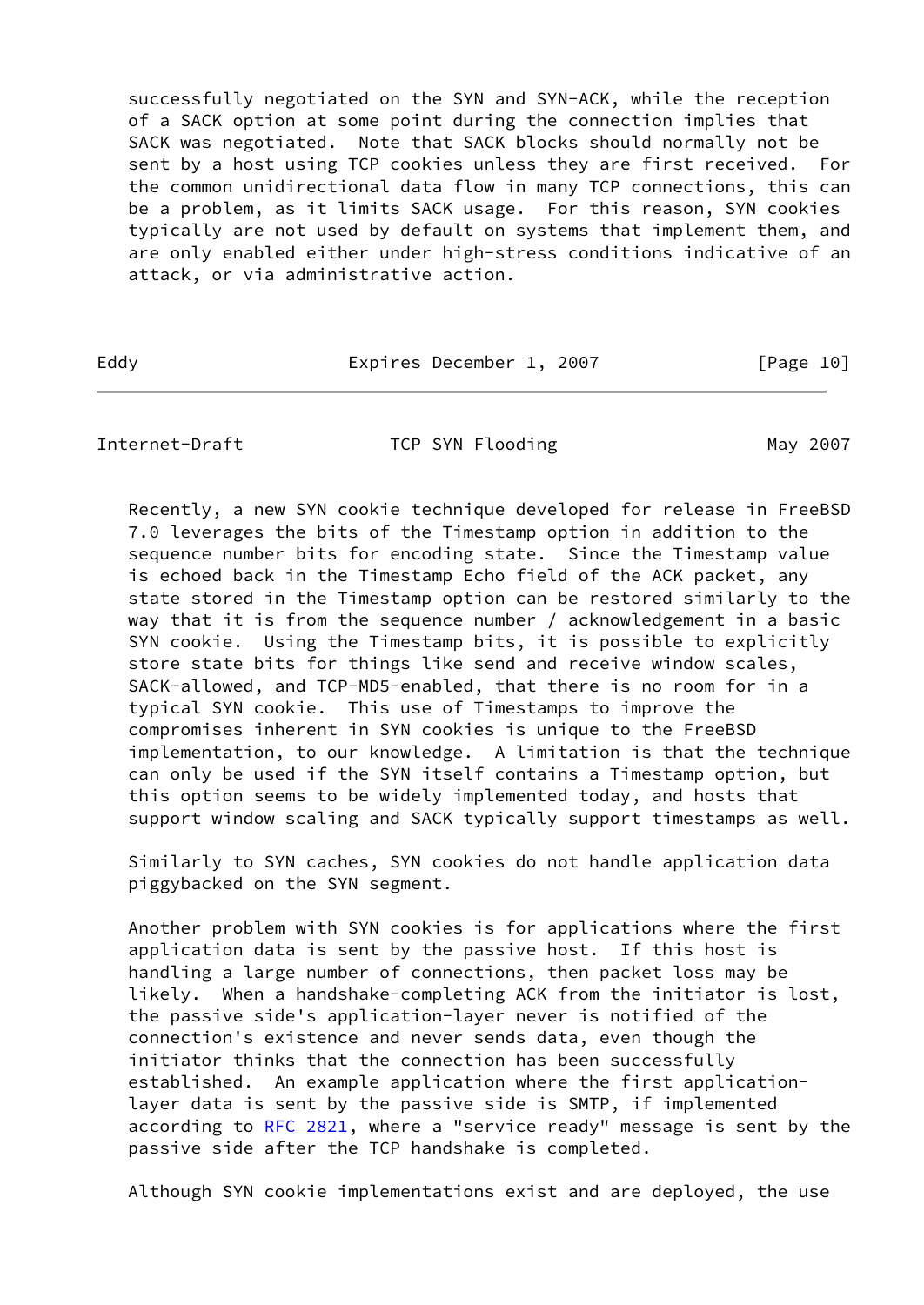of SYN cookies is often disabled in default configurations, so it is unclear how much operational experience actually exists with them, or if using them opens up new vulnerabilities. Anecdotes of incidents where SYN cookies have been used on typical web servers seem to indicate that the added processing burden of computing MD5 sums for every SYN packet received is not significant in comparison to the loss of application availability when undefended. For some computationally-constrained mobile or embedded devices, this situation might be different.

### <span id="page-12-0"></span>[3.7](#page-12-0). Hybrid Approaches

 The SYN cache and SYN cookie techniques can be combined. For example, in the event that the cache becomes full, then SYN cookies can be sent instead of purging cache entries upon the arrival of new SYNs. Such hybrid approaches may provide a strong combination of the

Eddy **Expires December 1, 2007** [Page 11]

<span id="page-12-2"></span>Internet-Draft TCP SYN Flooding May 2007

 positive aspects of each approach. Lemon has demonstrated the utility of this hybrid [\[Lem02](#page-19-5)].

<span id="page-12-1"></span>[3.8](#page-12-1). Firewalls and Proxies

 Firewall-based tactics may also be used to defend end-hosts from SYN flooding attacks. The basic concept is to offload the connection establishment procedures onto a firewall that screens connection attempts until they are completed and then proxies them back to protected end hosts. This moves the problem away from end-hosts to become the firewall's or proxy's problem, and may introduce other problems related to altering TCP's expected end-to-end semantics. A common tactic used in these firewall and proxy products is to implement one of the end-host based techniques discussed above, and screen incoming SYNs from the protected network until the connection is fully established. This is accomplished by spoofing the source addresses of several packets to the initiator and listener at various stages of the handshake [\[Eddy06](#page-19-8)].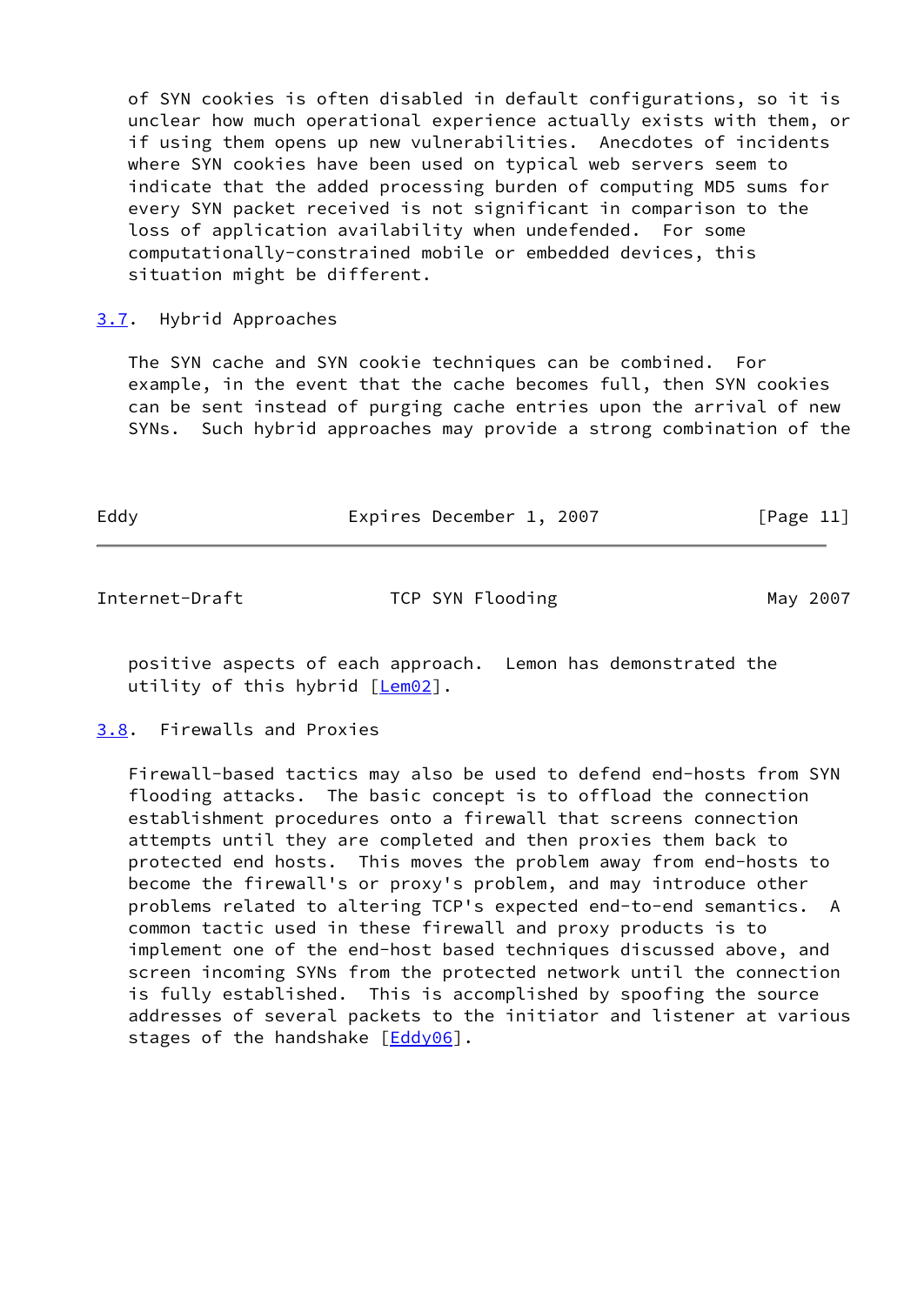Eddy **Expires December 1, 2007** [Page 12]

<span id="page-13-1"></span>

Internet-Draft TCP SYN Flooding TCP And May 2007

# <span id="page-13-0"></span>[4](#page-13-0). Analysis

 Several of the defenses discussed in the previous section rely on changes to behavior inside the network; via router filtering, firewalls, and proxies. These may be highly effective, and often require no modification or configuration of end host software. Given the mobile nature and dynamic connectivity of many end hosts, it is optimistic for TCP implementers to assume the presence of such protective devices. TCP implementers should provide some means of defense to SYN flooding attacks in end host implementations.

 Among end host modifications, the SYN cache and SYN cookie approaches seem to be the only viable techniques discovered to date. Increasing the backlog and reducing the SYN-RECEIVED timer are measurably problematic. The SYN cache implies a higher memory footprint than SYN cookies, however, SYN cookies may not be fully compatible with some TCP options, and may hamper development of future TCP extensions that require state. For these reasons, SYN cookies should not be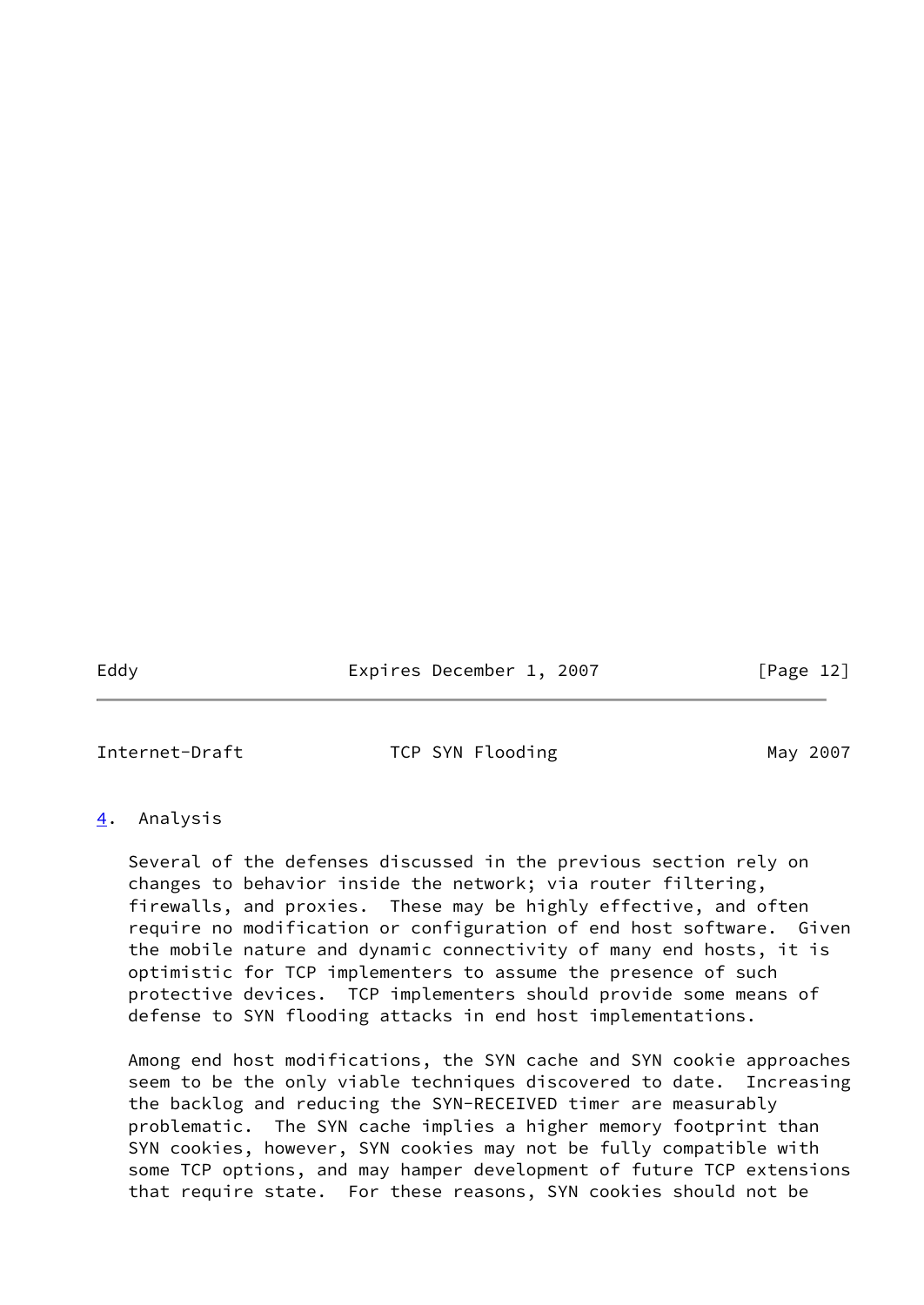enabled by default on systems that provide them. SYN caches do not have the same negative implications and may be enabled as a default mode of processing.

 In October of 1996, Dave Borman implemented a SYN cache at BSDi for BSD/OS, which was given to the community with no restrictions. This code seems to be the basis for the SYN cache implementations adopted later in other BSD variants. The cache was used when the backlog became full, rather than by default, as we have described. A note to the tcp-impl mailing list explains that this code does not retransmit SYN-ACKs  $[**B97**]$ . More recent implementations have chosen to reverse this decision and retransmit SYN-ACKs. It is known that loss of SYN- ACK packets is not uncommon [\[SD01](#page-20-1)] and can severely slow the performance of connections when initial retransmission timers for SYNs are overly conservative (as in some operating systems) or retransmitted SYNs are lost. Furthermore, if a SYN flooding attacker has a high sending rate, loss of retransmitted SYNs is likely, so if SYN-ACKs are not retransmitted, the chance of efficiently establishing legitimate connections is reduced.

 In 1997, NetBSD incorporated a modified version of Borman's code. Two notable differences from the original code stem from the decision to use the cache by default (for all connections). This implied the need to perform retransmissions for SYN-ACKs, and to use larger structures to keep more complete data. The original structure was 32 bytes long for IPv4 connections and 56 bytes with IPv6 support, while the current FreeBSD structure is 196 bytes long. As previously cited, Lemon implemented the SYN cache and cookie techniques in FreeBSD 4.4 [\[Lem02](#page-19-5)]. Lemon notes that a SYN cache structure took up 160 bytes compared to 736 for the full TCB (now 196 bytes for the

Eddy Expires December 1, 2007 [Page 13]

Internet-Draft TCP SYN Flooding May 2007

 cache structure). We have examined the OpenBSD 3.6 code and determined that it includes a similar SYN cache.

 Linux 2.6.5 code, also by examination, contains a SYN cookie implementation that encodes 8 MSS values, and does not use SYN cookies by default. This functionality has been present in the Linux kernel for several years previous to 2.6.5.

 When a SYN cache and/or SYN cookies are implemented with IPv6, the IPv6 flow label value used on the SYN-ACK should be consistent with the flow label used for the rest of the packets within that flow.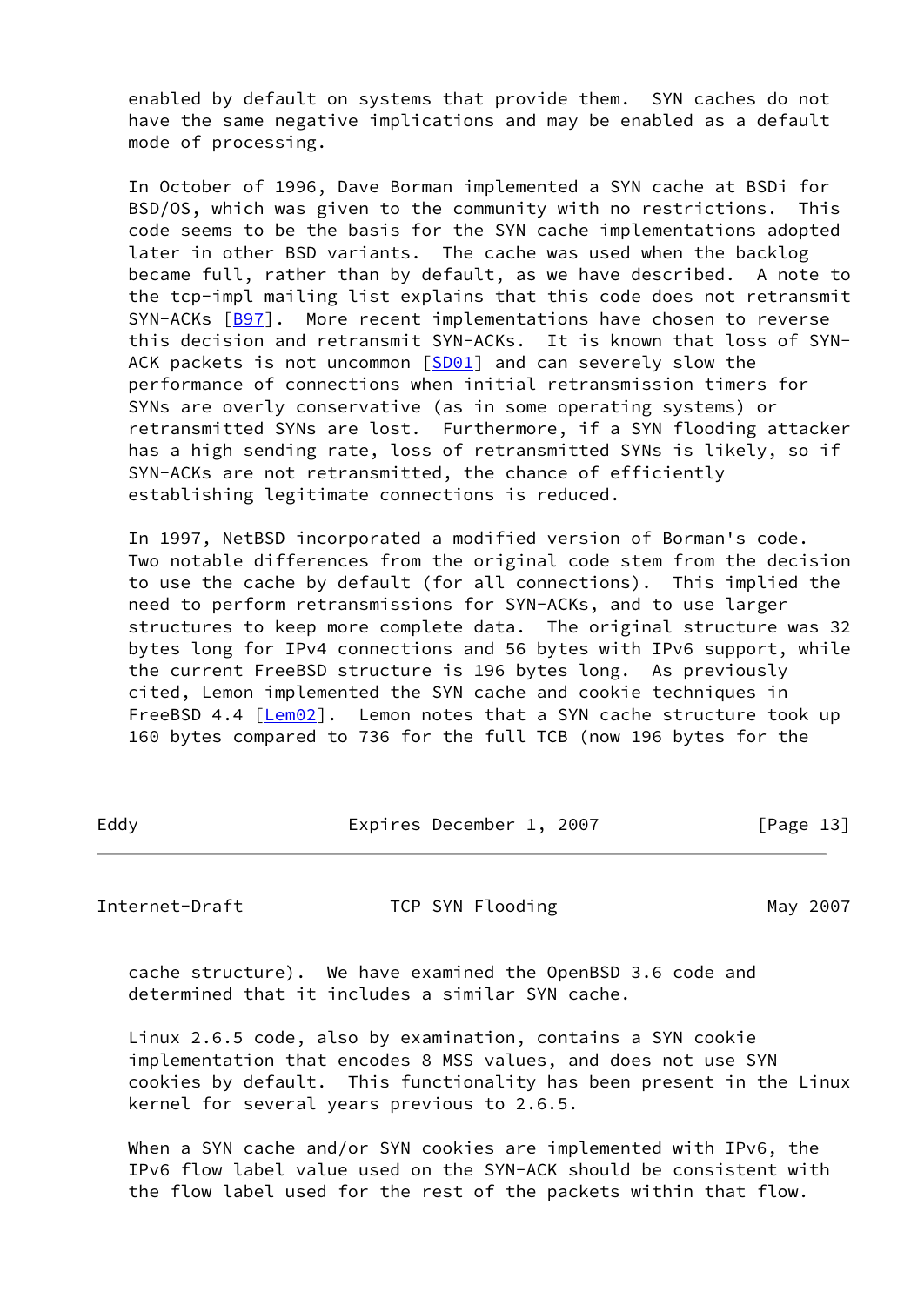There have been implementation bugs that caused random flow labels to be used in SYN-ACKs generated by SYN cache and SYN cookie code [\[MM05](#page-19-10)].

 Beginning with Windows 2000, Microsoft's Windows operating systems have had a "TCP SYN attack protection" feature which can be toggled on or off in the registry. This defaulted to off, until Windows 2003 SP1, in which it is on by default. With this feature enabled, when the number of half-open connections and half-open connections with retransmitted SYN-ACKs exceeds configurable thresholds, then the number of times which SYN-ACKs are retransmitted before giving up is reduced, and the "Route Cache Entry" creation is delayed, which prevents some features (e.g. window scaling) from being used [\[win2k3-wp](#page-21-4)].

 Several vendors of commercial firewall products sell devices that can mitigate SYN flooding's effects on end hosts by proxying connections.

 Discovery and exploitation of the SYN flooding vulnerability in TCP's design provided a valuable lesson for protocol designers. The Stream Control Transmission Protocol [[RFC2960](https://datatracker.ietf.org/doc/pdf/rfc2960)], which was designed more recently, incorporated a 4-way handshake with a stateless cookie based component for the listening end. In this way, the passive opening side has better evidence that the initiator really exists at the given address before it allocates any state. The Host Identity Protocol base exchange [\[MNJH07](#page-20-2)] is similarly designed as a 4-way handshake, but also involves a puzzle sent to the initiator which must be solved before any state is reserved by the responder. The general concept of designing statelessness into protocol setup to avoid denial of service attacks has been discussed by Aura and Nikander [\[AN97](#page-19-11)].

Eddy **Expires December 1, 2007** [Page 14]

<span id="page-15-1"></span>Internet-Draft TCP SYN Flooding The May 2007

<span id="page-15-0"></span>[5](#page-15-0). Security Considerations

 The SYN flooding attack on TCP has been described in numerous other publications, and the details and code needed to perform the attack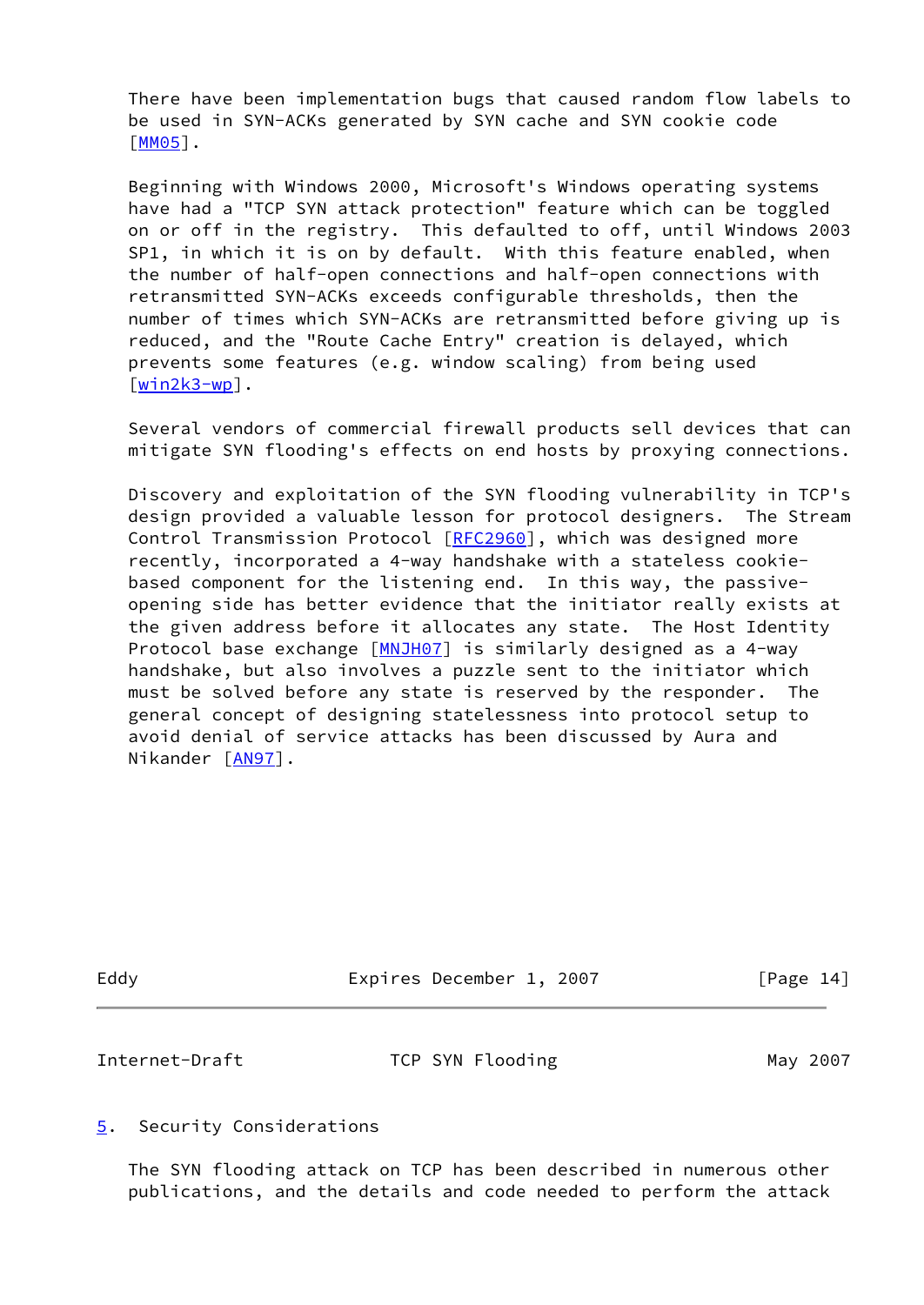have been easily available for years. Describing the attack in this document does not pose any danger of further publicizing this weakness in unmodified TCP stacks. Several widely-deployed operating systems implement the mitigation techniques that this document discusses for defeating SYN flooding attacks. In at least some cases, these operating systems do not enable these countermeasures by default, however, the mechanisms for defeating SYN flooding are well deployed, and easily enabled by end-users. The publication of this document should not influence the number of SYN flooding attacks observed, and might increase the robustness of the Internet to such attacks by encouraging use of the commonly available mitigations.

Eddy Expires December 1, 2007 [Page 15]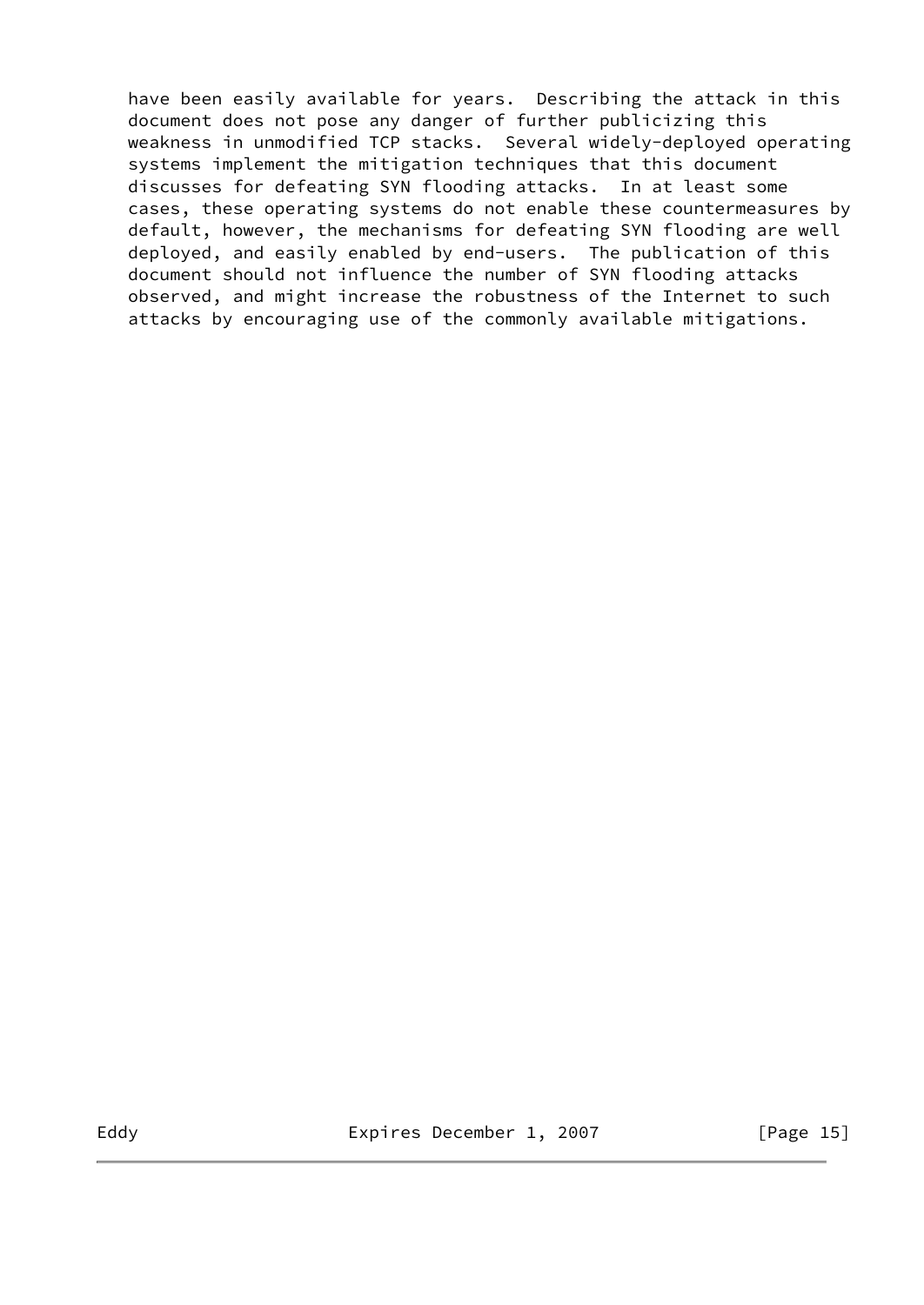<span id="page-17-1"></span><span id="page-17-0"></span>[6](#page-17-0). IANA Considerations

This document does not update or create any IANA registries.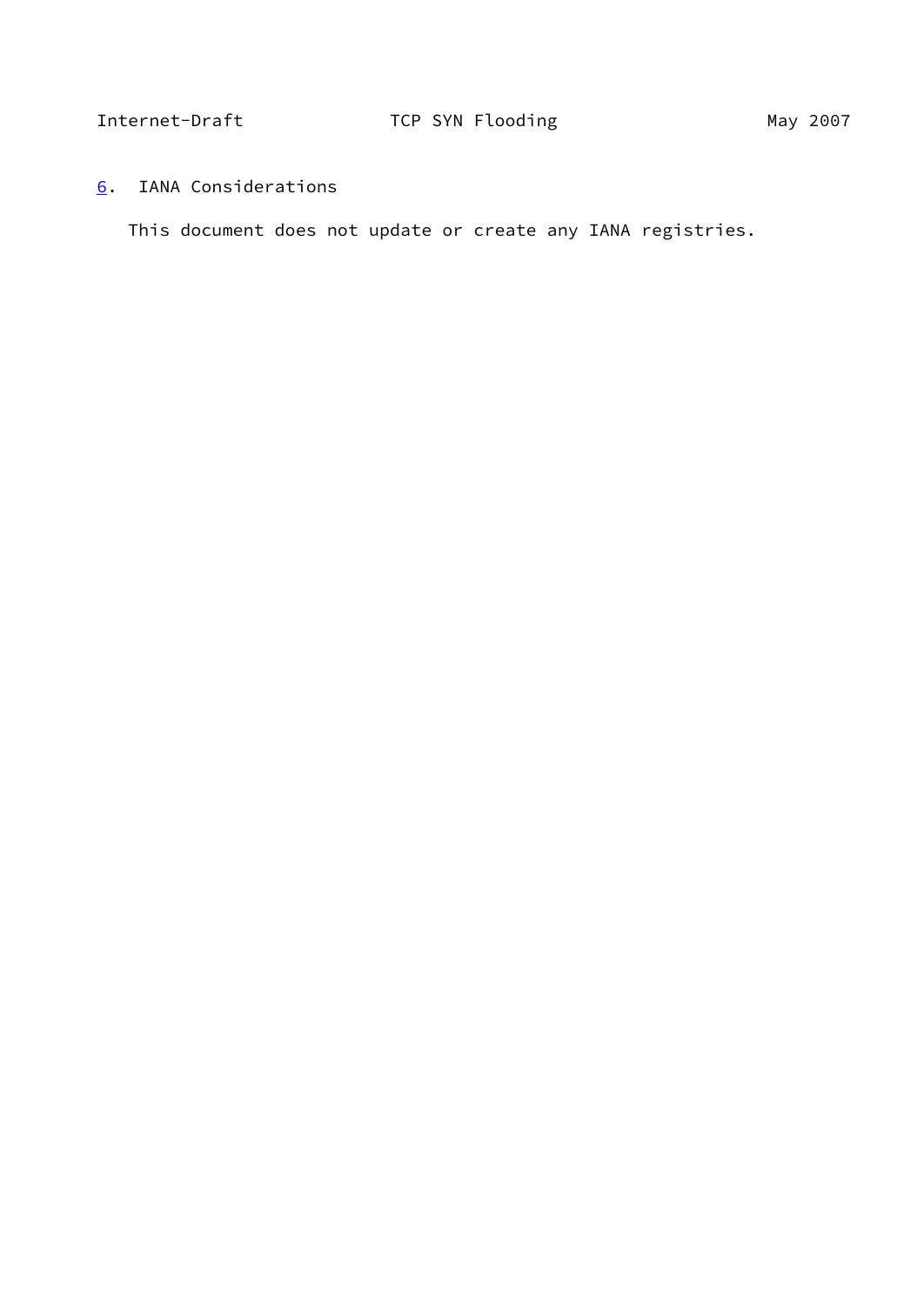## <span id="page-18-1"></span>Internet-Draft TCP SYN Flooding May 2007

# <span id="page-18-0"></span>[7](#page-18-0). Acknowledgements

 A conversation with Ted Faber was the impetus for writing this document. Comments and suggestions from Joe Touch, Dave Borman, Fernando Gont, Jean-Baptiste Marchand, Christian Huitema, Caitlin Bestler, Pekka Savola, Andre Oppermann, Alfred Hoenes, Mark Allman, Lars Eggert, Pasi Eronen, Warren Kumari, David Malone, Ron Bonica, and Lisa Dusseault were useful in strengthening this document. The original work on TCP SYN cookies presented in  $Appendix A$  is due to D.J. Bernstein.

 Work on this document was performed at NASA's Glenn Research Center. Funding was partially provided by a combination of NASA's Advanced Communications, Navigation, and Surveillance Architectures and System Technologies (ACAST) project, the Sensis Corporation, NASA's Space Communications Architecture Working Group, and NASA's Earth Science Technology Office.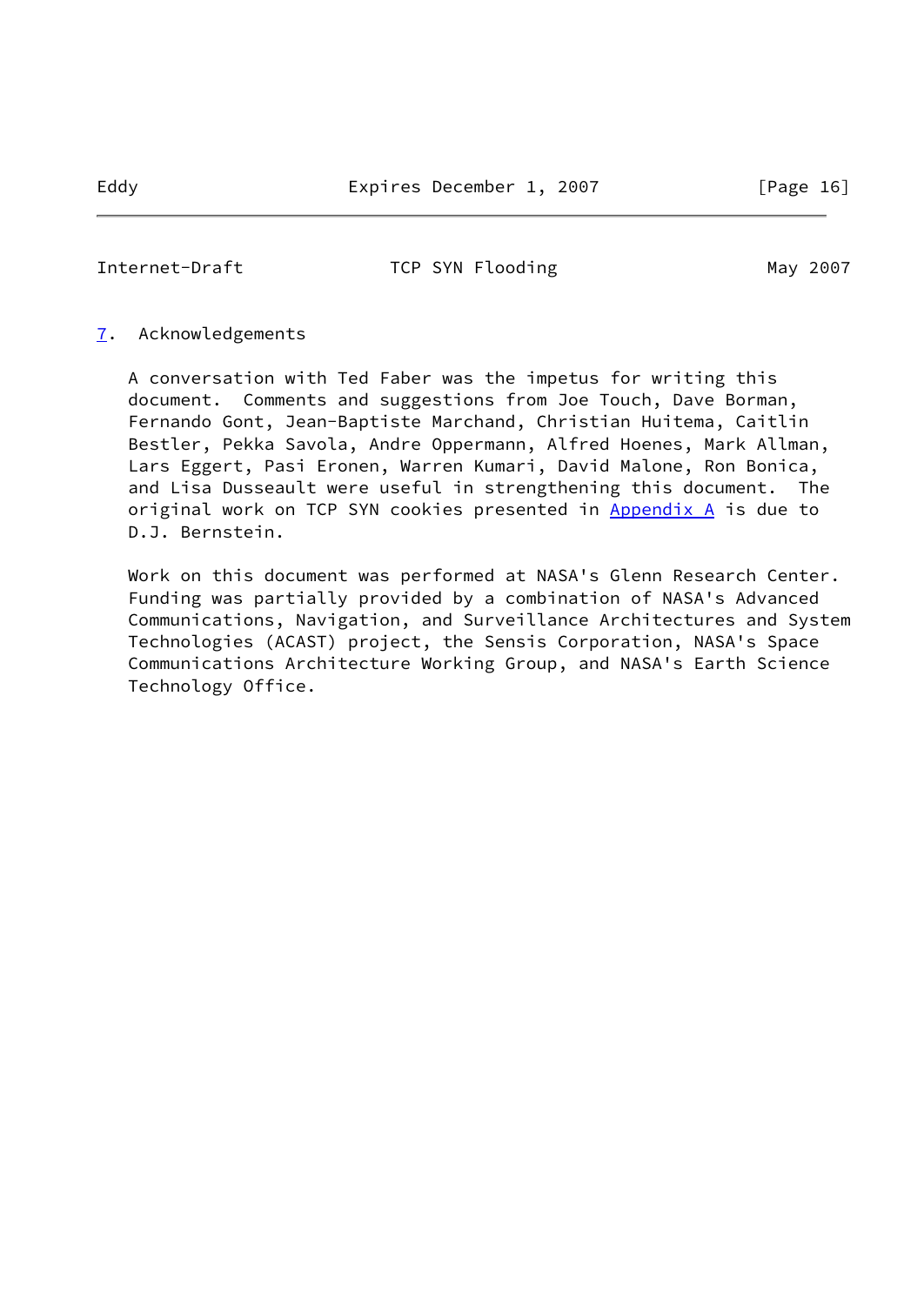<span id="page-19-11"></span><span id="page-19-10"></span><span id="page-19-9"></span><span id="page-19-8"></span><span id="page-19-7"></span><span id="page-19-6"></span><span id="page-19-5"></span><span id="page-19-4"></span><span id="page-19-3"></span><span id="page-19-2"></span><span id="page-19-1"></span><span id="page-19-0"></span>

|    | Internet-Draft           | TCP SYN Flooding<br>May 2007                                                                                                                                |  |  |  |  |  |  |  |  |  |
|----|--------------------------|-------------------------------------------------------------------------------------------------------------------------------------------------------------|--|--|--|--|--|--|--|--|--|
| 8. |                          | Informative References                                                                                                                                      |  |  |  |  |  |  |  |  |  |
|    | [AN97]                   | Aura, T. and P. Nikander, "Stateless Connections",<br>Proceedings of the First International Conference on<br>Information and Communication Security, 1997. |  |  |  |  |  |  |  |  |  |
|    | [All07]                  | Allman, M., "personal communication", February 2007.                                                                                                        |  |  |  |  |  |  |  |  |  |
|    | [896]                    | Bennahum, D., "PANIX ATTACK", MEME 2.12<br>(http://memex.org/meme2-12.html), October 1996.                                                                  |  |  |  |  |  |  |  |  |  |
|    | $[$ B97]                 | Borman, D., "Re: SYN/RST cookies (was Re: a quick<br>clarification)", IETF tcp-impl mailing list, June 1997.                                                |  |  |  |  |  |  |  |  |  |
|    | $\lceil CA-96.21 \rceil$ | CERT, "CERT Advisory CA-1996-21 TCP SYN Flooding and IP<br>Spoofing Attacks", September 1996.                                                               |  |  |  |  |  |  |  |  |  |
|    | $\lceil$ CB94]           | Cheswick, W. and S. Bellovin, "Firewalls and Internet<br>Security", ISBN: 0201633574, January 1994.                                                         |  |  |  |  |  |  |  |  |  |
|    | [Eddy06]                 | Eddy, W., "Defenses Against TCP SYN Flooding Attacks",<br>Cisco Internet Protocol Journal Volume 8, Number 4,<br>December 2006.                             |  |  |  |  |  |  |  |  |  |
|    | [GN00]                   | Griffin, M. and J. Nelson, "T/TCP: TCP for Transactions",<br>Linux Journal, February 2000.                                                                  |  |  |  |  |  |  |  |  |  |
|    | [Lemma 2]                | Lemon, J., "Resisting SYN Flood DoS Attacks with a SYN<br>Cache", BSDCON 2002, February 2002.                                                               |  |  |  |  |  |  |  |  |  |
|    | [MMO5]                   | McGann, O. and D. Malone, "Flow Label Filtering<br>Feasibility", European Conference on Computer Network                                                    |  |  |  |  |  |  |  |  |  |

Eddy **Expires December 1, 2007** [Page 17]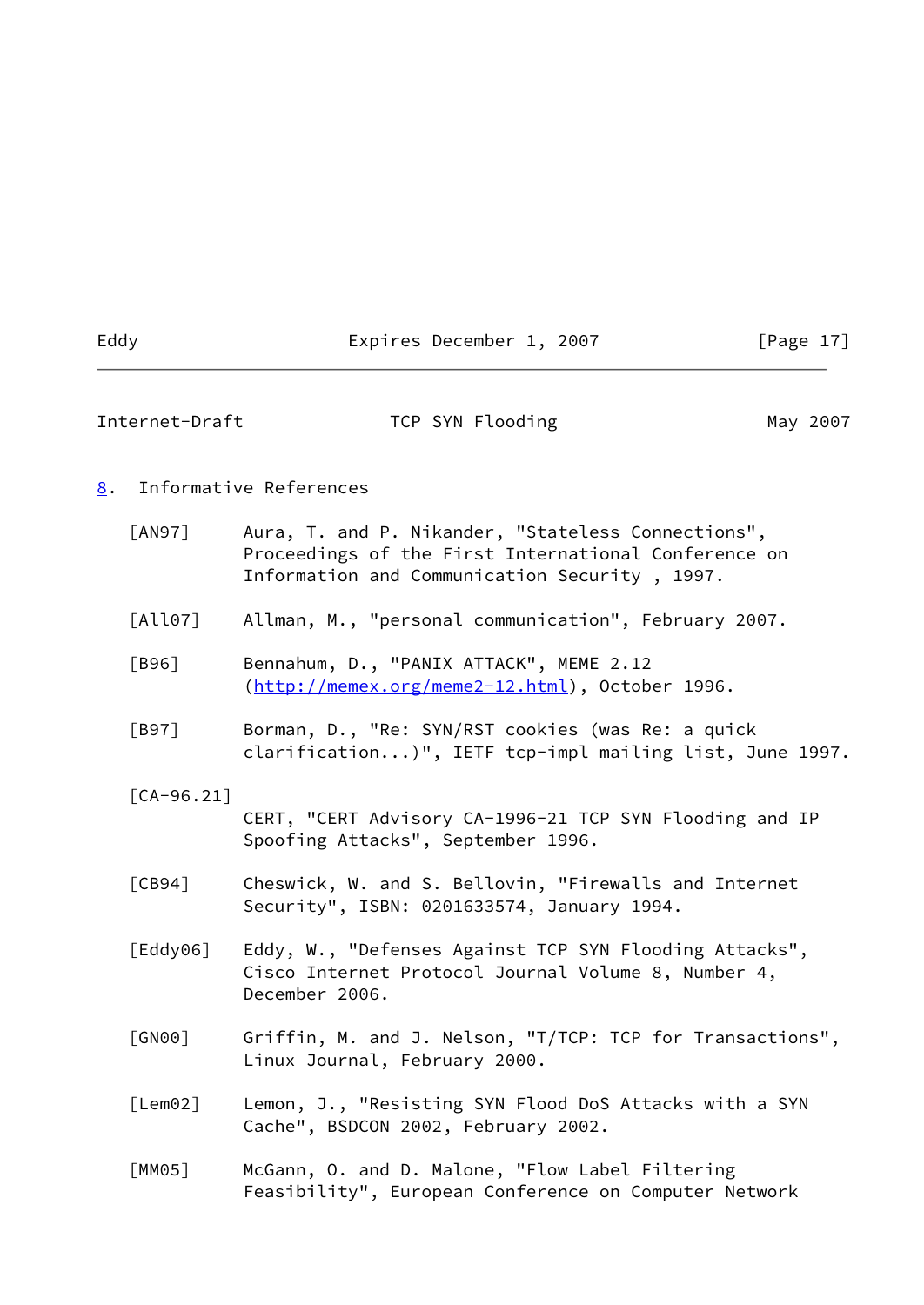Defense 2005, December 2005.

- <span id="page-20-2"></span> [MNJH07] Moskowitz, R., Nikander, P., Jokela, P., and T. Henderson, "Host Identity Protocol", [\(draft-ietf-hip-base-07](https://datatracker.ietf.org/doc/pdf/draft-ietf-hip-base-07)), February 2007.
- <span id="page-20-0"></span> [P48-13] daemon9, route, and infinity, "Project Neptune", Phrack Magazine, Volume 7, Issue 48, File 13 of 18, July 1996.
- [RFC0793] Postel, J., "Transmission Control Protocol", STD 7, [RFC 793](https://datatracker.ietf.org/doc/pdf/rfc793), September 1981.
- [RFC1144] Jacobson, V., "Compressing TCP/IP headers for low-speed serial links", [RFC 1144](https://datatracker.ietf.org/doc/pdf/rfc1144), February 1990.

Eddy **Expires December 1, 2007** [Page 18]

Internet-Draft TCP SYN Flooding May 2007

[RFC1321] Rivest, R., "The MD5 Message-Digest Algorithm", [RFC 1321,](https://datatracker.ietf.org/doc/pdf/rfc1321) April 1992.

- [RFC1644] Braden, B., "T/TCP -- TCP Extensions for Transactions Functional Specification", [RFC 1644](https://datatracker.ietf.org/doc/pdf/rfc1644), July 1994.
- [RFC2827] Ferguson, P. and D. Senie, "Network Ingress Filtering: Defeating Denial of Service Attacks which employ IP Source Address Spoofing", [BCP 38](https://datatracker.ietf.org/doc/pdf/bcp38), [RFC 2827](https://datatracker.ietf.org/doc/pdf/rfc2827), May 2000.
- [RFC2960] Stewart, R., Xie, Q., Morneault, K., Sharp, C., Schwarzbauer, H., Taylor, T., Rytina, I., Kalla, M., Zhang, L., and V. Paxson, "Stream Control Transmission Protocol", [RFC 2960](https://datatracker.ietf.org/doc/pdf/rfc2960), October 2000.
- [RFC3013] Killalea, T., "Recommended Internet Service Provider Security Services and Procedures", [BCP 46](https://datatracker.ietf.org/doc/pdf/bcp46), [RFC 3013](https://datatracker.ietf.org/doc/pdf/rfc3013), November 2000.
- [RFC3704] Baker, F. and P. Savola, "Ingress Filtering for Multihomed Networks", [BCP 84](https://datatracker.ietf.org/doc/pdf/bcp84), [RFC 3704](https://datatracker.ietf.org/doc/pdf/rfc3704), March 2004.
- [RFC4413] West, M. and S. McCann, "TCP/IP Field Behavior", [RFC 4413,](https://datatracker.ietf.org/doc/pdf/rfc4413) March 2006.
- <span id="page-20-1"></span>[SD01] Seddigh, N. and M. Devetsikiotis, "Studies of TCP's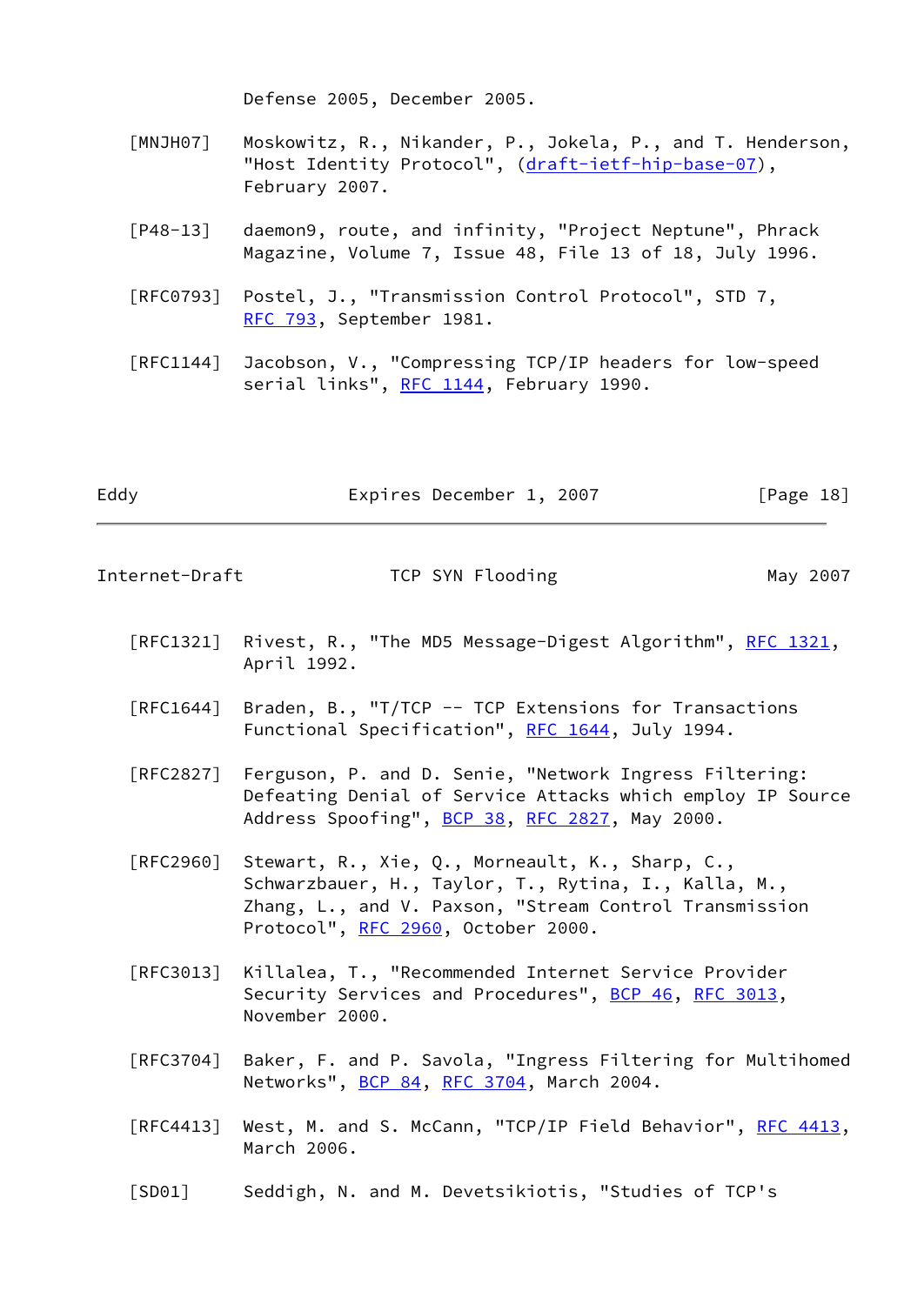Retransmission Timeout Mechanism", Proceedings of the 2001 IEEE International Conference on Communications (ICC 2001), volume 6, pages 1834-1840, June 2001.

- [SKK+97] Schuba, C., Krsul, I., Kuhn, M., Spafford, E., Sundaram, A., and D. Zamboni, "Analysis of a Denial of Service Attack on TCP", Proceedings of the 1997 IEEE Symposium on Security and Privacy 1997.
- <span id="page-21-2"></span>[Ste95] Stevens, W. and G. Wright, "TCP/IP Illustrated, Volume 2: The Implementation", January 1995.
- <span id="page-21-3"></span> [cr.yp.to] Bernstein, D., "URL:<http://cr.yp.to/syncookies>.html", visited in December 2005.

# <span id="page-21-4"></span> [win2k3-wp] Microsoft Corporation, "Microsoft Windows Server 2003 TCP/IP Implementation Details", White Paper, July 2005.

Eddy Expires December 1, 2007 [Page 19]

<span id="page-21-1"></span>

Internet-Draft TCP SYN Flooding The May 2007

<span id="page-21-0"></span>[Appendix A.](#page-21-0) SYN Cookies Description

 This information is taken from Bernstein's web page on SYN cookies  $[cr.yp.to]$  $[cr.yp.to]$ . This is a rewriting of the technical information on that web page and not a full replacement. There are other slightly different ways of implementing the SYN cookie concept than the exact means described here, although the basic idea of encoding data into the SYN-ACK sequence number is constant.

 A SYN cookie is an initial sequence number sent in the SYN-ACK, that is chosen based on the connection initiator's initial sequence number, MSS, a time counter, and the relevant addresses and port numbers. The actual bits comprising the SYN cookie are chosen to be the bitwise difference (exclusive-or) between the SYN's sequence number and a 32 bit quantity computed so that the top five bits come from a 32-bit counter value modulo 32, where the counter increases every 64 seconds, the next 3 bits encode a usable MSS near to the one in the SYN, and the bottom 24 bits are a server-selected secret function of pair of IP addresses, the pair of port numbers, and the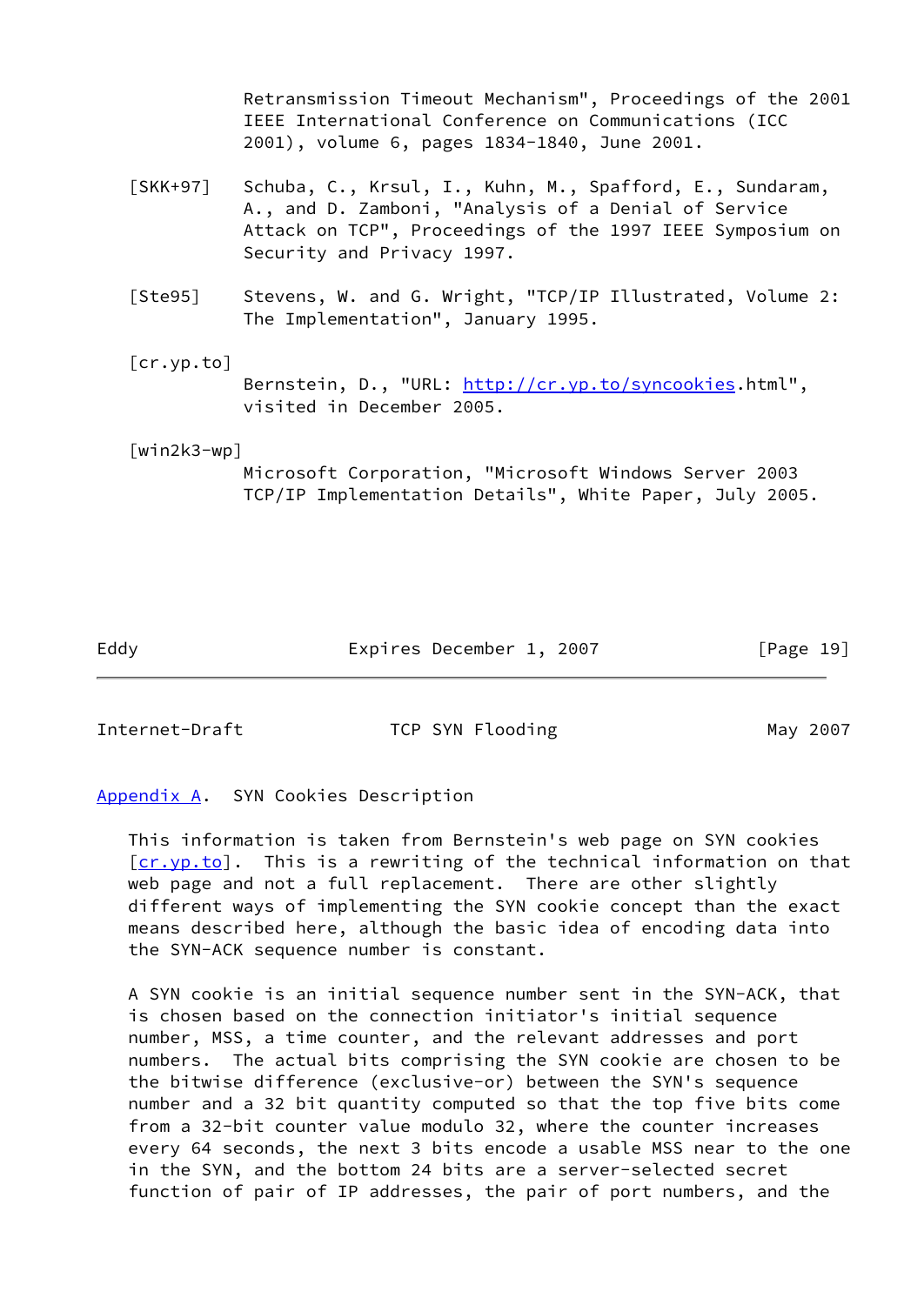32-bit counter used for the first 5 bits. This means of selecting an initial sequence number for use in the SYN-ACK complies with the rule that TCP sequence numbers increase slowly.

 When a connection in LISTEN receives a SYN segment, it can generate a SYN cookie and send it in the sequence number of a SYN-ACK, without allocating any other state. If an ACK comes back, the difference between the acknowledged sequence number and the sequence number of the ACK segment can be checked against recent values of the counter and the secret function's output given those counter values and the IP addresses and port numbers in the ACK segment. If there is a match, the connection can be accepted, since it is statistically very likely that the other side received the SYN cookie and did not simply guess a valid cookie value. If there is not a match, the connection can be rejected under the heuristic that it is probably not in response to a recently sent SYN-ACK.

 With SYN cookies enabled, a host will be able to remain responsive even when under a SYN flooding attack. The largest price to be paid for using SYN cookies is in the disabling of the window scaling option, which disables high performance.

Bernstein's web page  $[cr.yp.to]$  $[cr.yp.to]$  contains more information about the initial conceptualization and implementation of SYN cookies, and archives of emails documenting this history. It also lists some false negative claims that have been made about SYN cookies, and discusses reducing the vulnerability of SYN cookie implementations to blind connection forgery by an attacker guessing valid cookies.

Eddy **Expires December 1, 2007** [Page 20]

Internet-Draft TCP SYN Flooding TCP SAN PORT May 2007

 The best description of the exact SYN cookie algorithms is in a part of an email from Bernstein, that is archived on the web site (notice it does not set the top five bits from the counter modulo 32, as the previous description did, but instead uses 29 bits from the second MD5 operation and 3 bits for the index into the MSS table; establishing the secret values is also not discussed). The remainder of this section is excerpted from Bernstein's email [\[cr.yp.to](#page-21-3)]:

Here's what an implementation would involve:

Maintain two (constant) secret keys, sec1 and sec2.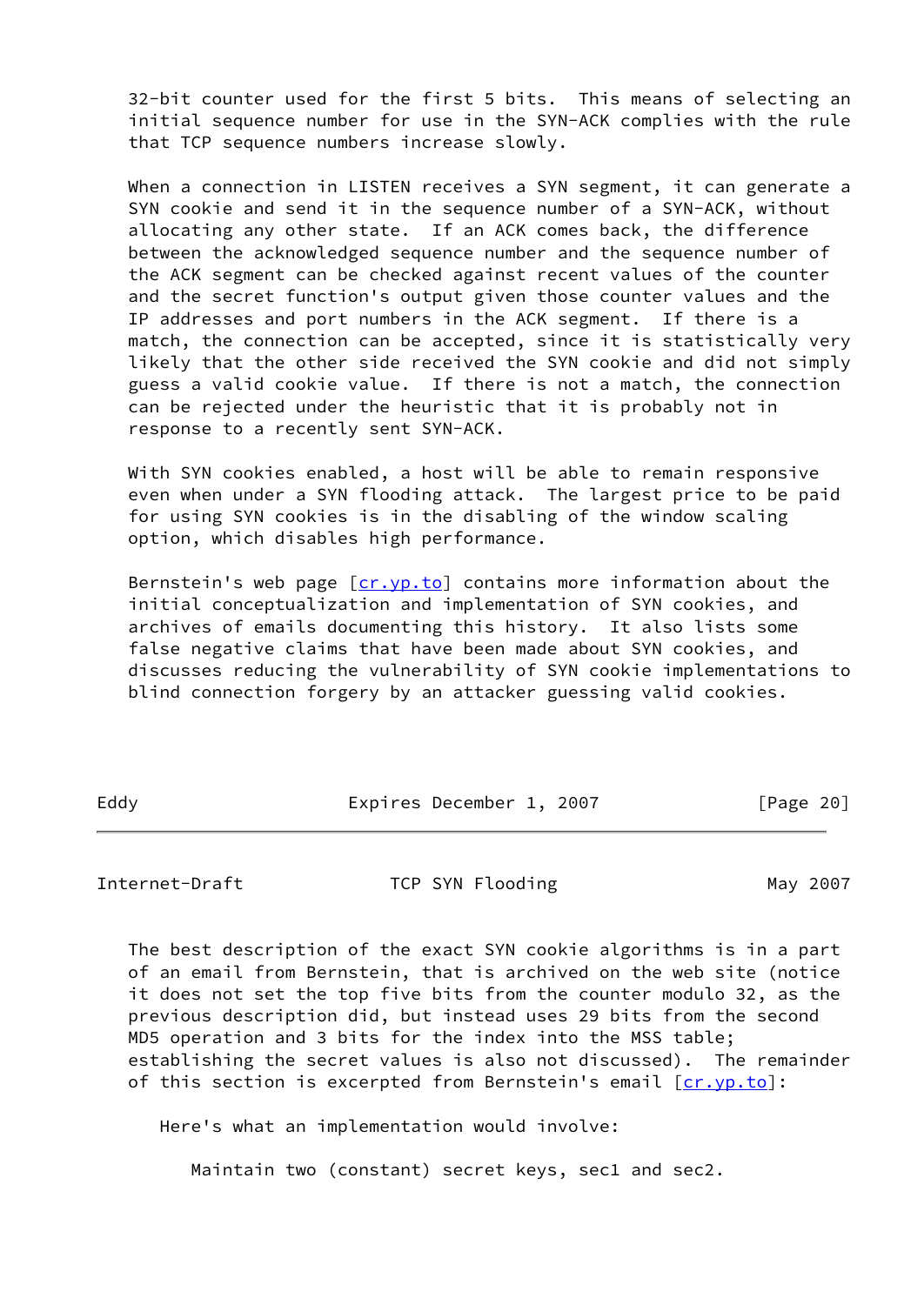```
 Maintain a (constant) sorted table of 8 common MSS values,
 msstab[8].
 Keep track of a ``last overflow time.''
 Maintain a counter that increases slowly over time and never
 repeats, such as ``number of seconds since 1970, shifted right
 6 bits.''
When a SYN comes in from (saddr, sport) to (daddr, dport) with
ISN x, find the largest i for which msstab[i] \leq the incoming
 MSS. Compute
    z = MD5(sec1,saddr,sport,daddr,dport,sec1)
       + x
       + (counter << 24)
       + (MD5(sec2,counter,saddr,sport,daddr,dport,sec2) % (1 <<
       24))
 and then
   y = (i \ll 29) + (z \% (1 \ll 29)) Create a TCB as usual, with y as our ISN. Send back a SYNACK.
 Exception: _If_ we're out of memory for TCBs, set the ``last
 overflow time'' to the current time. Send the SYNACK anyway,
 with all fancy options turned off.
 When an ACK comes back, follow this procedure to find a TCB:
    (1) Look for a (saddr,sport,daddr,dport) TCB. If it's
    there, done.
```

| Eddy |  | Expires December 1, 2007 |  |  | [Page 21] |
|------|--|--------------------------|--|--|-----------|
|------|--|--------------------------|--|--|-----------|

Internet-Draft TCP SYN Flooding The May 2007

 (2) If the ``last overflow time'' is earlier than a few minutes ago, give up.

 (3) Figure out whether our alleged ISN makes sense. This means recomputing y as above, for each of the counters that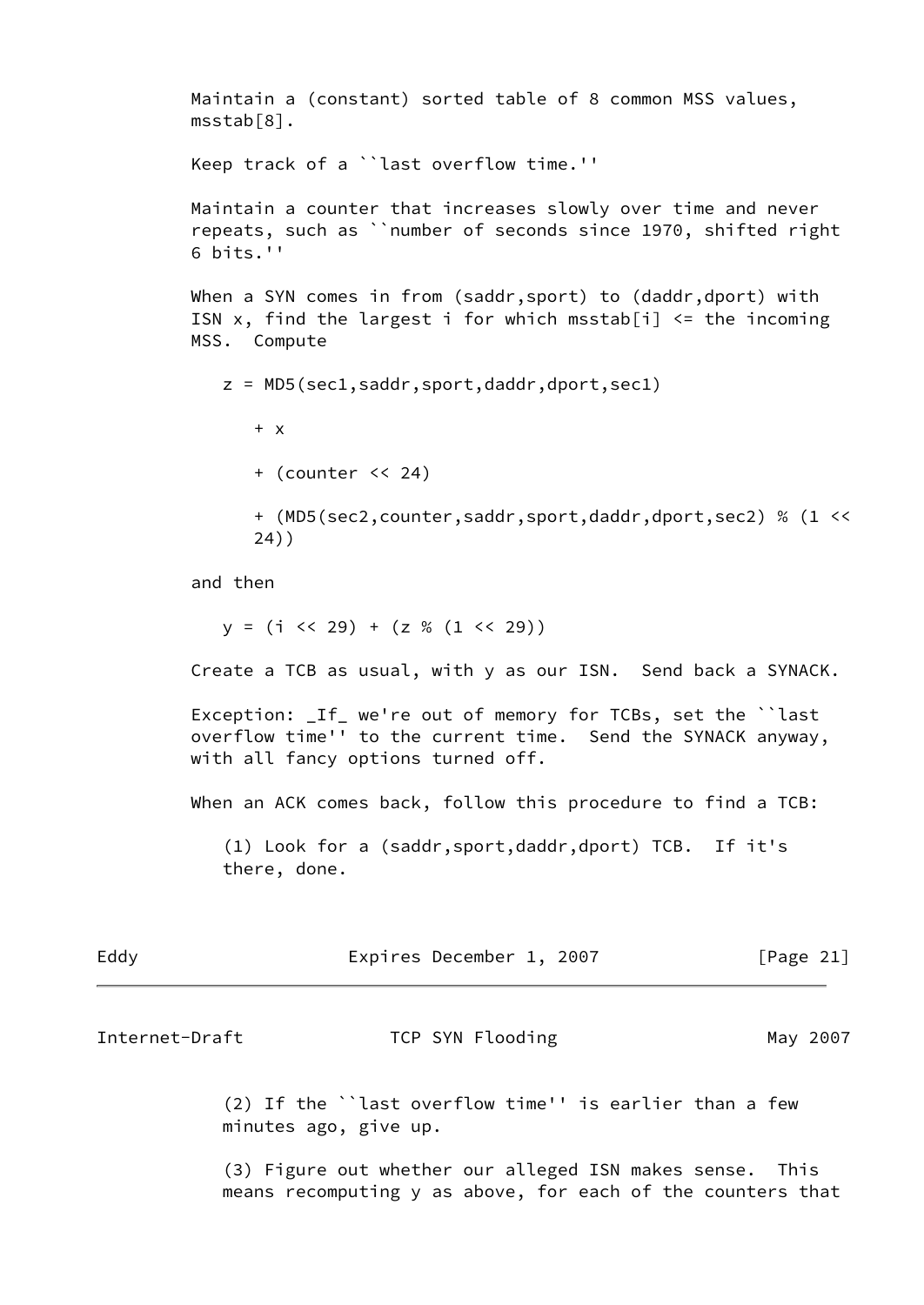could have been used in the last few minutes (say, the last four counters), and seeing whether any of the y's match the ISN in the bottom 29 bits. If none of them do, give up.

 (4) Create a new TCB. The top three bits of our ISN give a usable MSS. Turn off all fancy options.

Eddy **Expires December 1, 2007** [Page 22]

<span id="page-24-0"></span>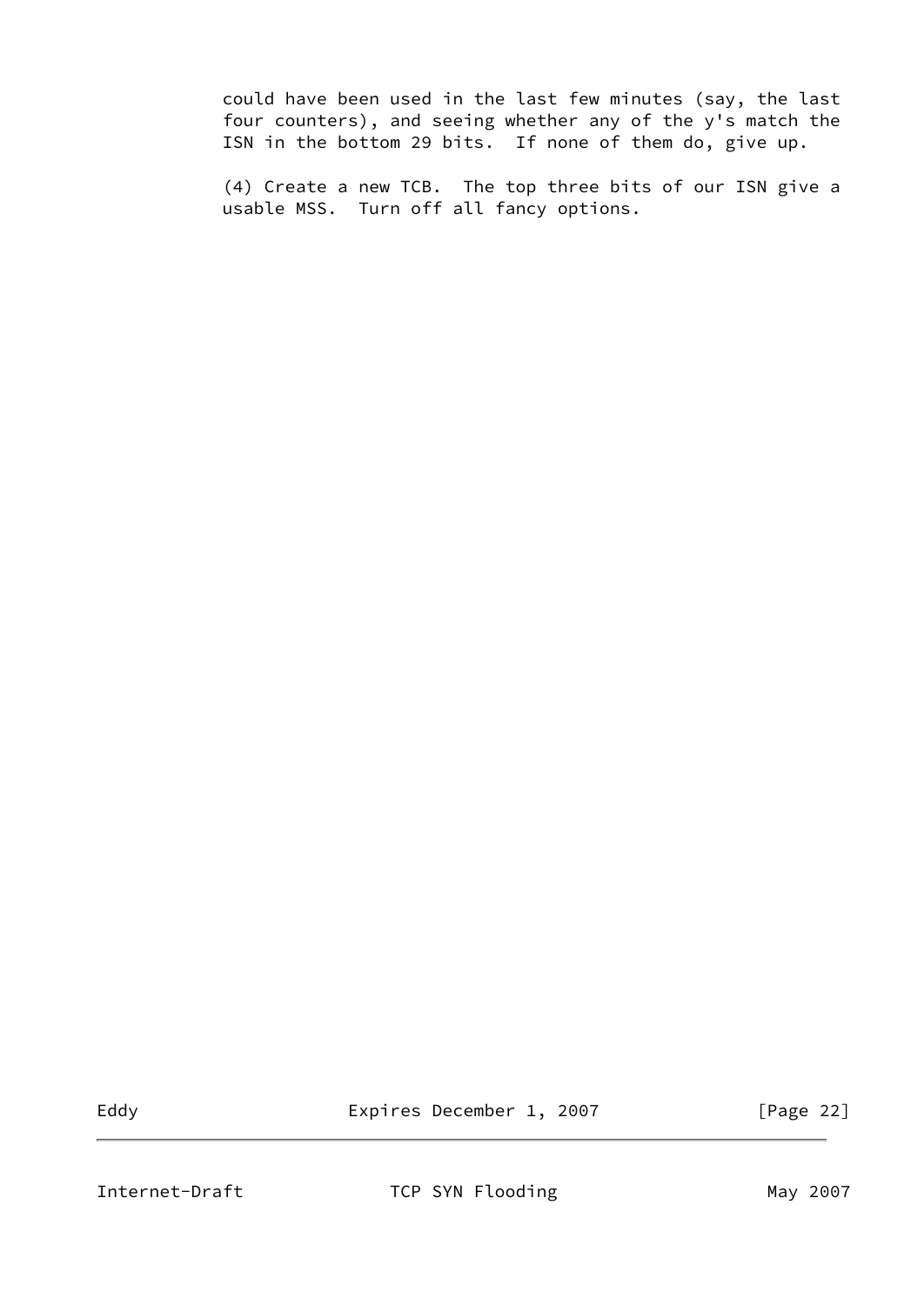Author's Address

 Wesley M. Eddy Verizon Federal Network Systems NASA Glenn Research Center 21000 Brookpark Rd, MS 54-5 Cleveland, OH 44135

 Phone: 216-433-6682 Email: weddy@grc.nasa.gov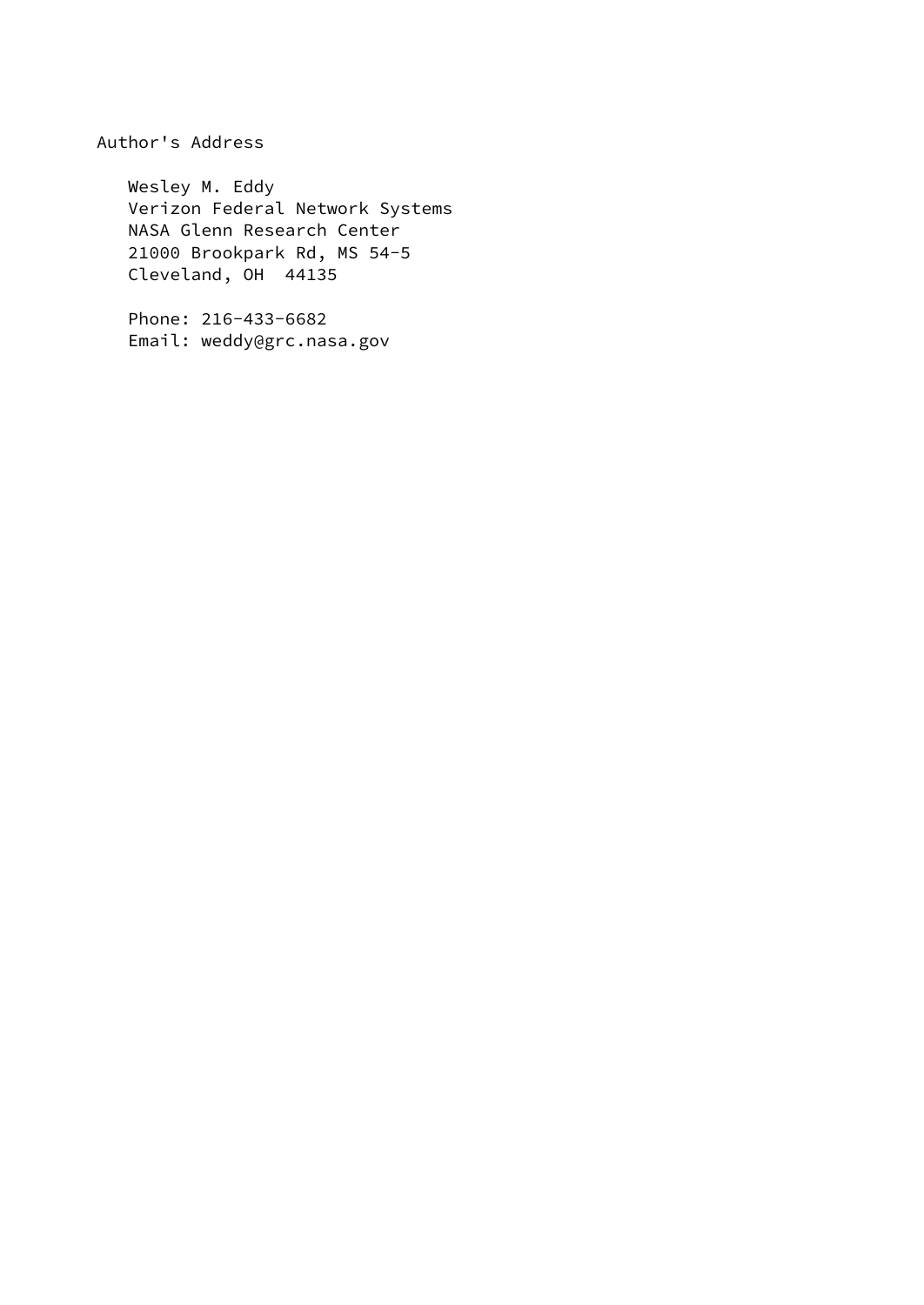<span id="page-26-0"></span>Internet-Draft TCP SYN Flooding May 2007

Full Copyright Statement

Copyright (C) The IETF Trust (2007).

 This document is subject to the rights, licenses and restrictions contained in  $BCP$  78, and except as set forth therein, the authors retain all their rights.

 This document and the information contained herein are provided on an "AS IS" basis and THE CONTRIBUTOR, THE ORGANIZATION HE/SHE REPRESENTS OR IS SPONSORED BY (IF ANY), THE INTERNET SOCIETY, THE IETF TRUST AND THE INTERNET ENGINEERING TASK FORCE DISCLAIM ALL WARRANTIES, EXPRESS OR IMPLIED, INCLUDING BUT NOT LIMITED TO ANY WARRANTY THAT THE USE OF THE INFORMATION HEREIN WILL NOT INFRINGE ANY RIGHTS OR ANY IMPLIED WARRANTIES OF MERCHANTABILITY OR FITNESS FOR A PARTICULAR PURPOSE.

## Intellectual Property

 The IETF takes no position regarding the validity or scope of any Intellectual Property Rights or other rights that might be claimed to pertain to the implementation or use of the technology described in this document or the extent to which any license under such rights might or might not be available; nor does it represent that it has made any independent effort to identify any such rights. Information on the procedures with respect to rights in RFC documents can be found in [BCP 78](https://datatracker.ietf.org/doc/pdf/bcp78) and [BCP 79](https://datatracker.ietf.org/doc/pdf/bcp79).

 Copies of IPR disclosures made to the IETF Secretariat and any assurances of licenses to be made available, or the result of an attempt made to obtain a general license or permission for the use of such proprietary rights by implementers or users of this specification can be obtained from the IETF on-line IPR repository at <http://www.ietf.org/ipr>.

 The IETF invites any interested party to bring to its attention any copyrights, patents or patent applications, or other proprietary rights that may cover technology that may be required to implement this standard. Please address the information to the IETF at ietf-ipr@ietf.org.